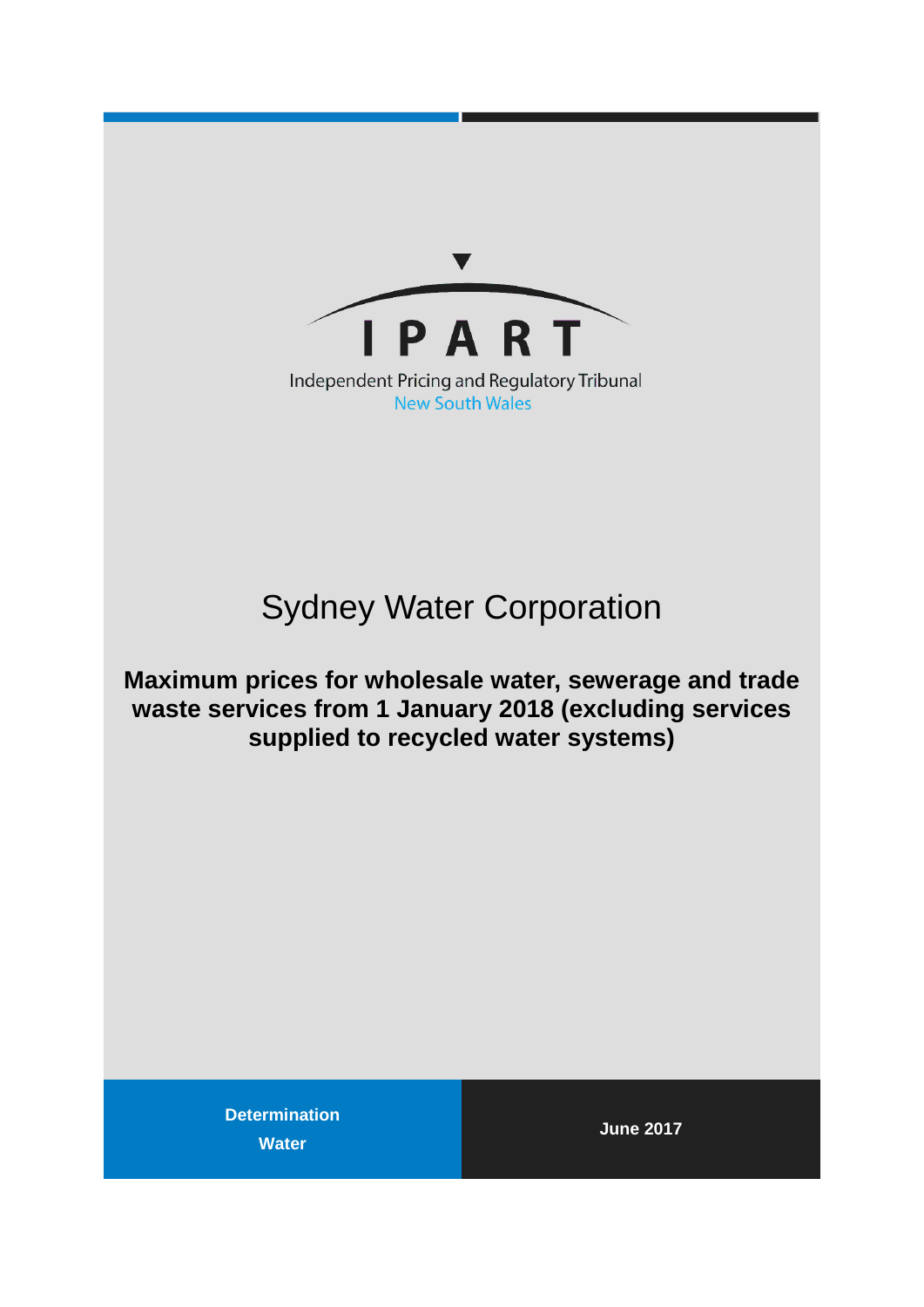## © Independent Pricing and Regulatory Tribunal of New South Wales 2017

This work is copyright. The *Copyright Act 1968* permits fair dealing for study, research, news reporting, criticism and review. Selected passages, tables or diagrams may be reproduced for such purposes provided acknowledgement of the source is included.

ISBN 978-1-76049-087-4 Deter 17-04

The Tribunal members for this review are:

Dr Peter J Boxall AO, Chair Mr Ed Willett Ms Deborah Cope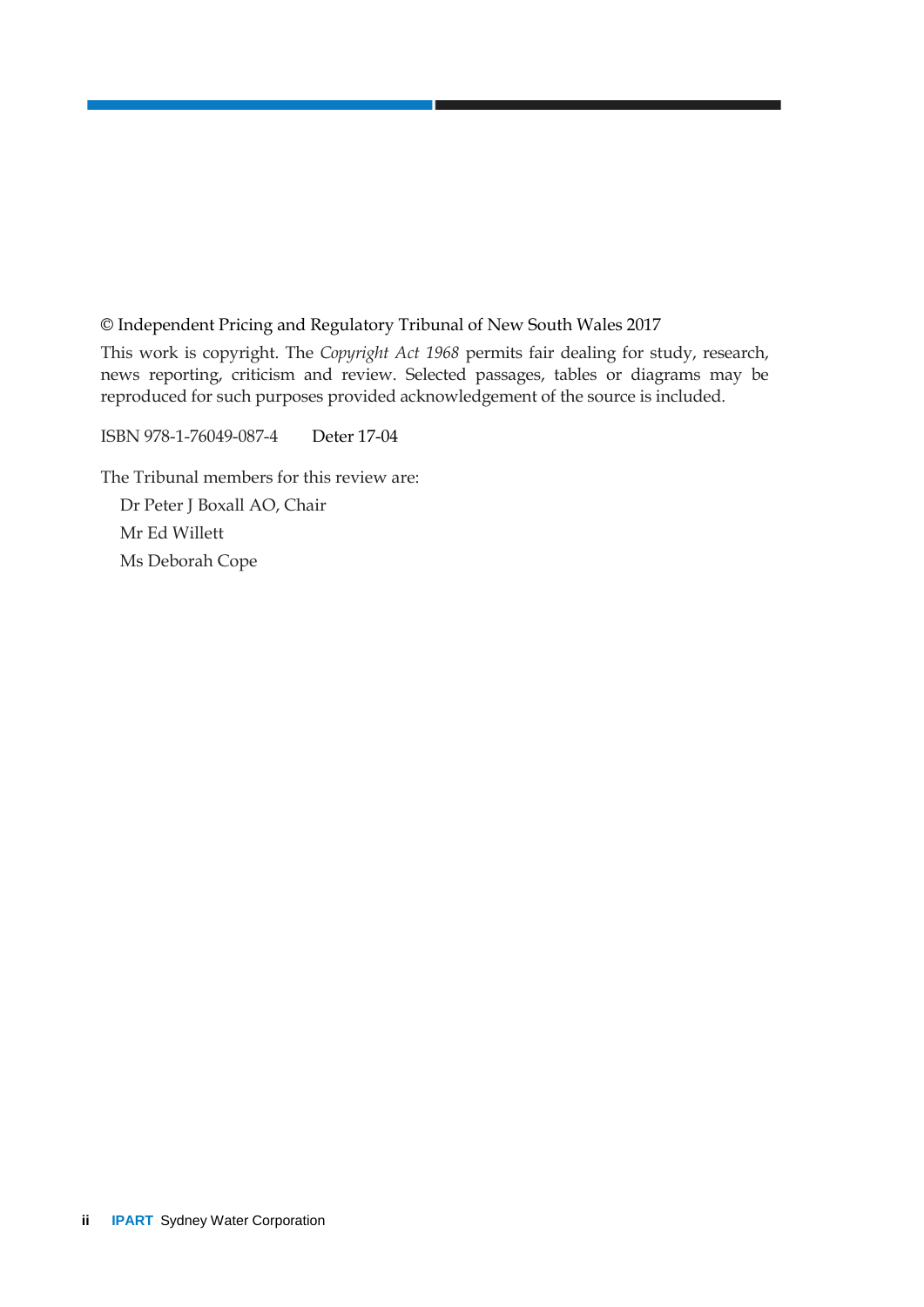H.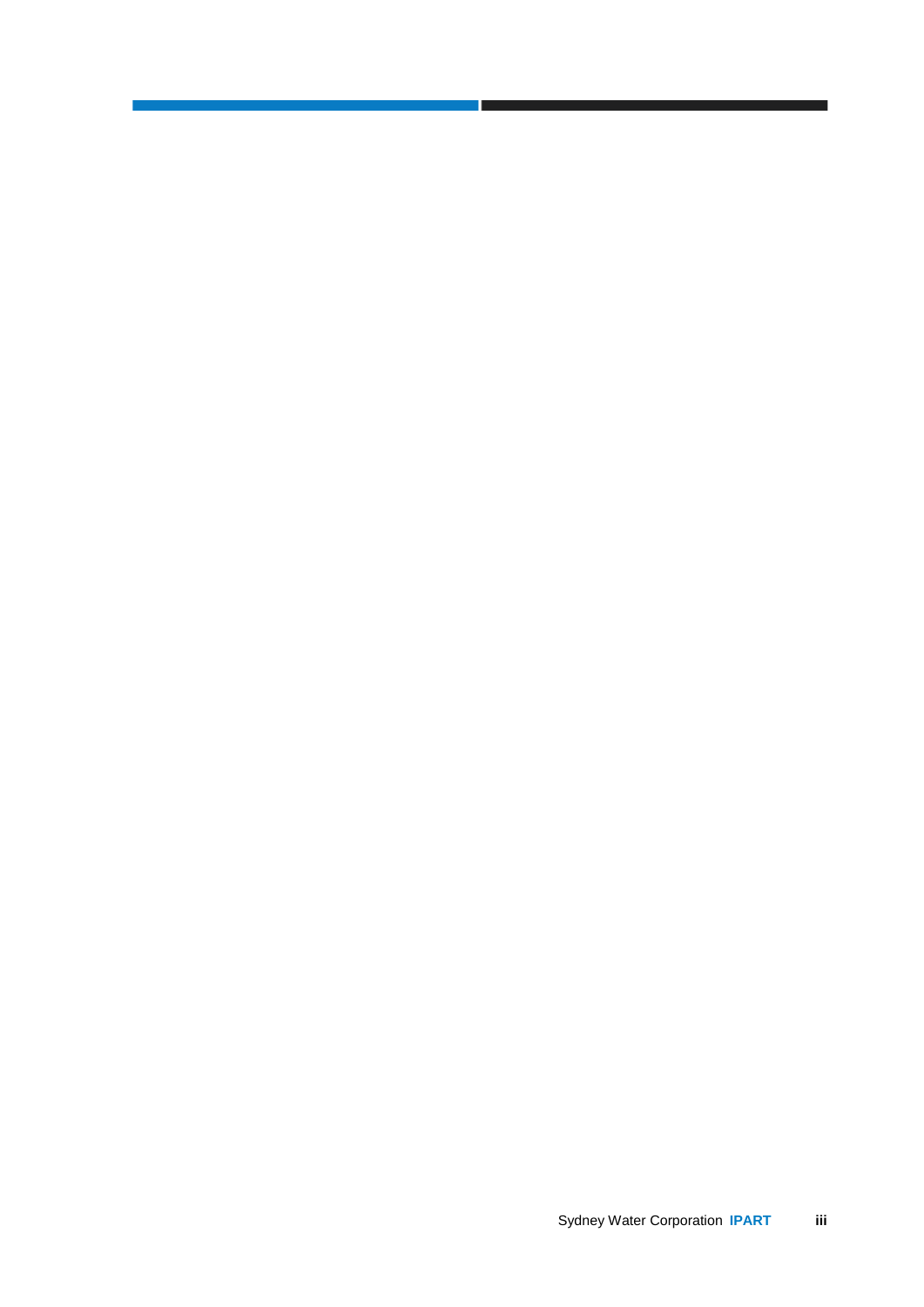# **Contents**

| <b>Preliminary</b> |                                                                                                   | 5                 |
|--------------------|---------------------------------------------------------------------------------------------------|-------------------|
| 1                  | Background                                                                                        | 5                 |
| $\overline{2}$     | <b>Scheme-Specific Determinations</b>                                                             | 5                 |
| 3                  | Partial Replacement of Determination No. 5, 2016                                                  | 6                 |
| 4                  | Application of this determination                                                                 | $\,6\,$           |
| 5                  | Monitoring                                                                                        | $\overline{7}$    |
| 6                  | Approach to determining maximum prices                                                            | $\overline{7}$    |
| $\overline{7}$     | Pricing schedules                                                                                 | $\overline{7}$    |
| 8                  | Definitions, interpretation and miscellaneous provisions                                          | $\overline{7}$    |
| <b>Schedule 1</b>  | <b>On-Selling Water Services</b>                                                                  | 8                 |
| 1                  | Application of schedule                                                                           | 8                 |
| $\overline{2}$     | Maximum prices for On-Selling Water Services                                                      | 8                 |
| 3                  | Maximum prices for On-Selling Water Services - Retail Component                                   | 9                 |
| $\overline{4}$     | Maximum prices for On-Selling Water Services - Reasonably Efficient<br><b>Competitor Costs</b>    | 10                |
| <b>Table 1</b>     |                                                                                                   | 11                |
| <b>Schedule 2</b>  | <b>On-Selling Sewerage Services</b>                                                               | 12                |
| 1                  | Application of schedule                                                                           | 12                |
| $\overline{2}$     | Maximum prices for On-Selling Sewerage Services                                                   | $12 \overline{ }$ |
| 3                  | Maximum prices for On-Selling Sewerage Services - Retail Component                                | 13                |
| 4                  | Maximum prices for On-Selling Sewerage Services - Reasonably Efficient<br><b>Competitor Costs</b> | 15                |
| <b>Table 2</b>     |                                                                                                   | 17                |
| <b>Schedule 3</b>  | Definitions, interpretation and miscellaneous provisions                                          | 18                |
| 1                  | <b>Definitions</b>                                                                                | 18                |
| $\overline{2}$     | Interpretation                                                                                    | 24                |
| 3                  | Miscellaneous                                                                                     | 26                |
| <b>Schedule 4</b>  | Statement of reasons why IPART has chosen to set a methodology<br>for fixing a maximum price      | 28                |

<u> Tanzania di Bandaria di Bandaria di Bandaria di Bandaria di Bandaria di Bandaria di Bandaria di Bandaria di Bandaria di Bandaria di Bandaria di Bandaria di Bandaria di Bandaria di Bandaria di Bandaria di Bandaria di Band</u>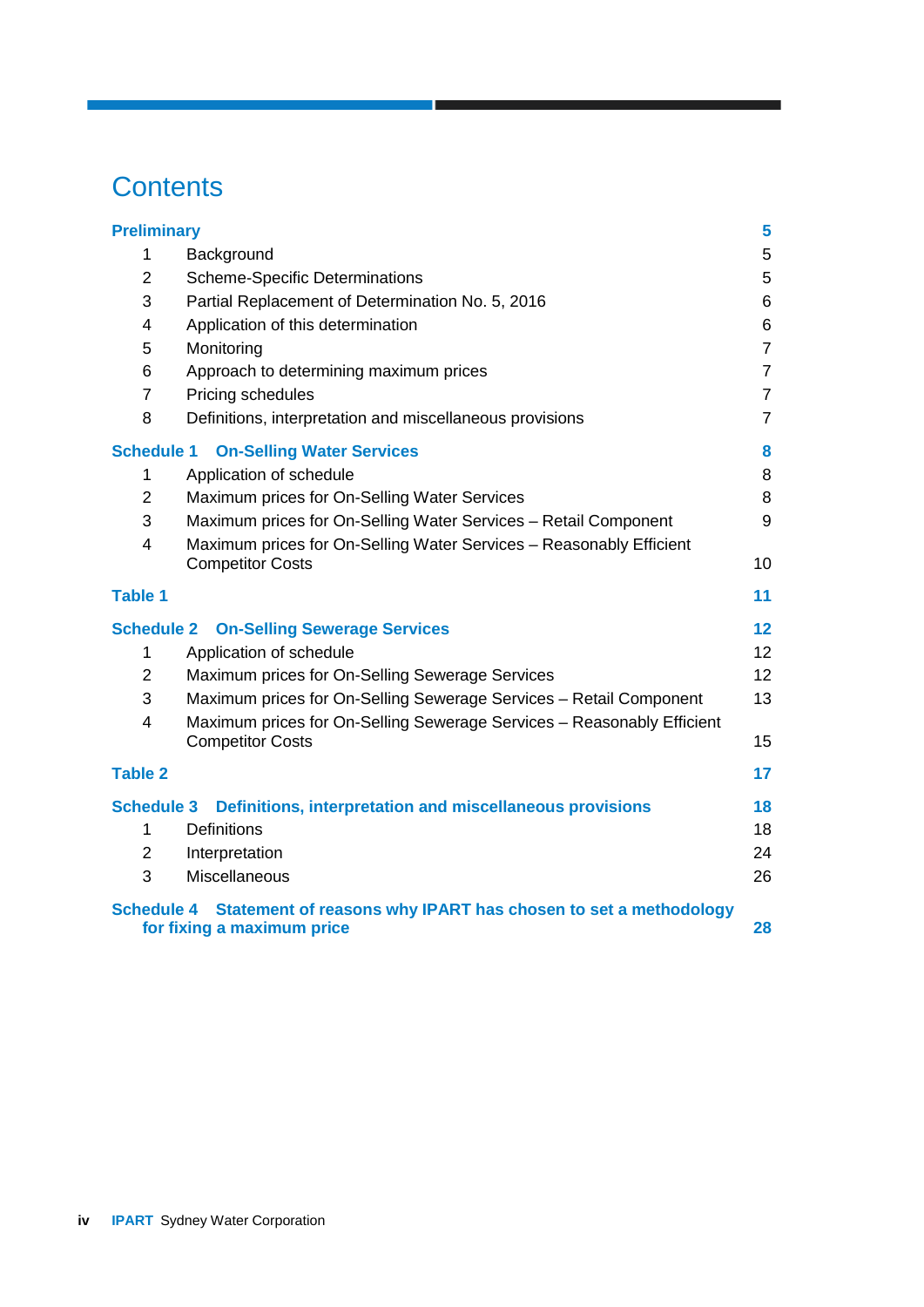# <span id="page-4-0"></span>**Preliminary**

# <span id="page-4-1"></span>**1 Background**

- (a) Section 11 of the *Independent Pricing and Regulatory Tribunal Act 1992* (**IPART Act**) provides IPART with a standing reference to conduct investigations and make reports to the Minister on the determination of the pricing for a government monopoly service supplied by a government agency specified in Schedule 1 of the IPART Act.
- <span id="page-4-5"></span>(b) Sydney Water Corporation (**Sydney Water**) is listed as a government agency in Schedule 1 of the IPART Act.
- <span id="page-4-3"></span>(c) The services which, if supplied by Sydney Water, are declared as monopoly services under the *Independent Pricing and Regulatory Tribunal (Water, Sewerage and Drainage Services) Order 1997* are:
	- (1) water supply services;
	- (2) sewerage services;
	- (3) stormwater drainage services;
	- (4) trade waste services;
	- (5) services supplied in connection with the provision or upgrading of water supply and sewerage facilities for new developments and, if required, drainage facilities for such developments;
	- (6) ancillary and miscellaneous customer services for which no alternative supply exists and which relate to the supply of services of a kind referred to in paragraphs (1) to (5); and
	- (7) other water supply, sewerage and drainage services for which no alternative supply exists,

(together, the **Monopoly Services**).

(d) Under section 13(6) of the IPART Act, IPART may limit an investigation and report with respect to a government monopoly service to a particular part or category of that service or to a particular period during which the service is provided or in any other manner.

## <span id="page-4-4"></span><span id="page-4-2"></span>**2 Scheme-Specific Determinations**

- (a) In addition to this determination, IPART may make further determinations under section 11 of the IPART Act of the pricing for particular Monopoly Services supplied by Sydney Water to Wholesale Customers at specified wholesale schemes or Wholesale Connection Points (**Scheme-Specific Determination**).
- (b) A Scheme-Specific Determination may:
	- (1) replace this determination in part;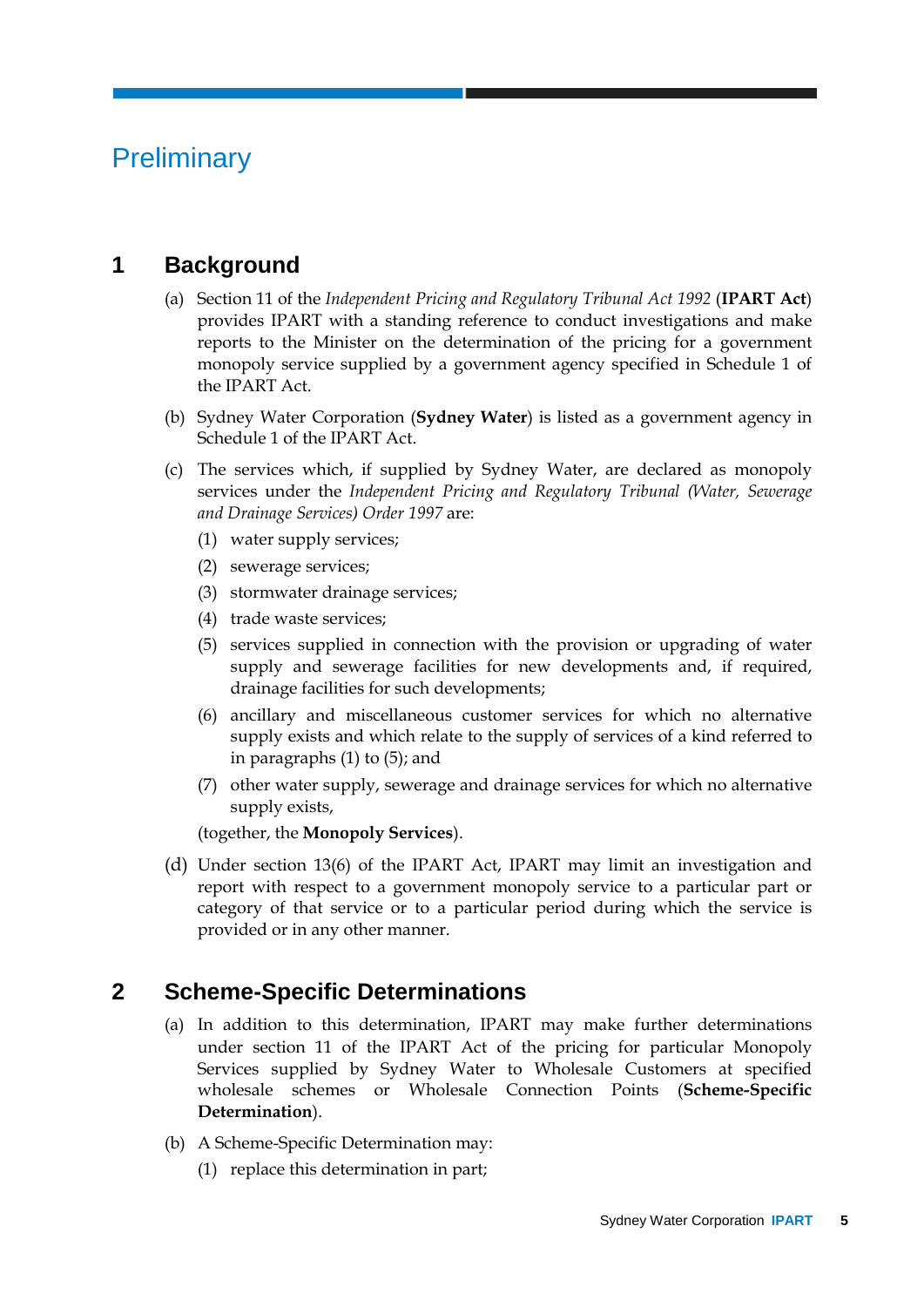- (2) be made in respect of Monopoly Services regardless of whether the maximum prices in this determination would otherwise apply to those services; and/or
- (3) apply for a term ending on, or before or after, the end date of this determination.

# <span id="page-5-3"></span><span id="page-5-0"></span>**3 Partial Replacement of Determination No. 5, 2016**

- (a) Determination No. 5 for Sydney Water Corporation ('Maximum prices for water, sewerage, stormwater drainage and other services from 1 July 2016'), dated June 2016 (the **Current Retail Determination**) fixes the maximum prices, or fixes a methodology for fixing the maximum prices, that Sydney Water may charge for certain Monopoly Services during the term of the Current Retail Determination.
- (b) This determination applies only to those Monopoly Services that are On-Selling Services, as defined in schedule 3. From the Commencement Date, this determination replaces the Current Retail Determination to the extent that the Current Retail Determination sets prices for On-Selling Services. The replacement does not affect anything done or omitted to be done, or rights and obligations accrued, under the Current Retail Determination prior to its replacement.

# <span id="page-5-1"></span>**4 Application of this determination**

- (a) Under sections 11 and 13A of the IPART Act, this determination sets the methodology for fixing the maximum prices that Sydney Water may charge for supplying the On-Selling Services.
- (b) Maximum prices under this determination do not apply to:
	- (1) any Existing Services;
	- (2) any services that are supplied under a Negotiated Services Agreement;
	- (3) any services that are supplied to a Recycled Water System; or
	- (4) any Infrastructure Services provided by Sydney Water to an access seeker pursuant to an access agreement under section 39 of the *Water Industry Competition Act 2006* (**WIC Act**) or an access determination under section 40 of the WIC Act.
- <span id="page-5-2"></span>(c) This determination commences on the later of:
	- (1) 1 January 2018; and
	- (2) the date that it is published in the NSW Government Gazette,

#### (the **Commencement Date**).

- (d) The maximum prices calculated in accordance with this determination apply from the Commencement Date to 30 June 2021. [**Note**: For the calculation of maximum prices under this determination where the determination has not been replaced by 30 June 2021, see clause 3.3 of schedule 3. The term of a Scheme-Specific Determination is not limited to the term of this determination, and may apply for a term ending on a date that is either before or after the end of this determination.]
- (e) This determination may be replaced: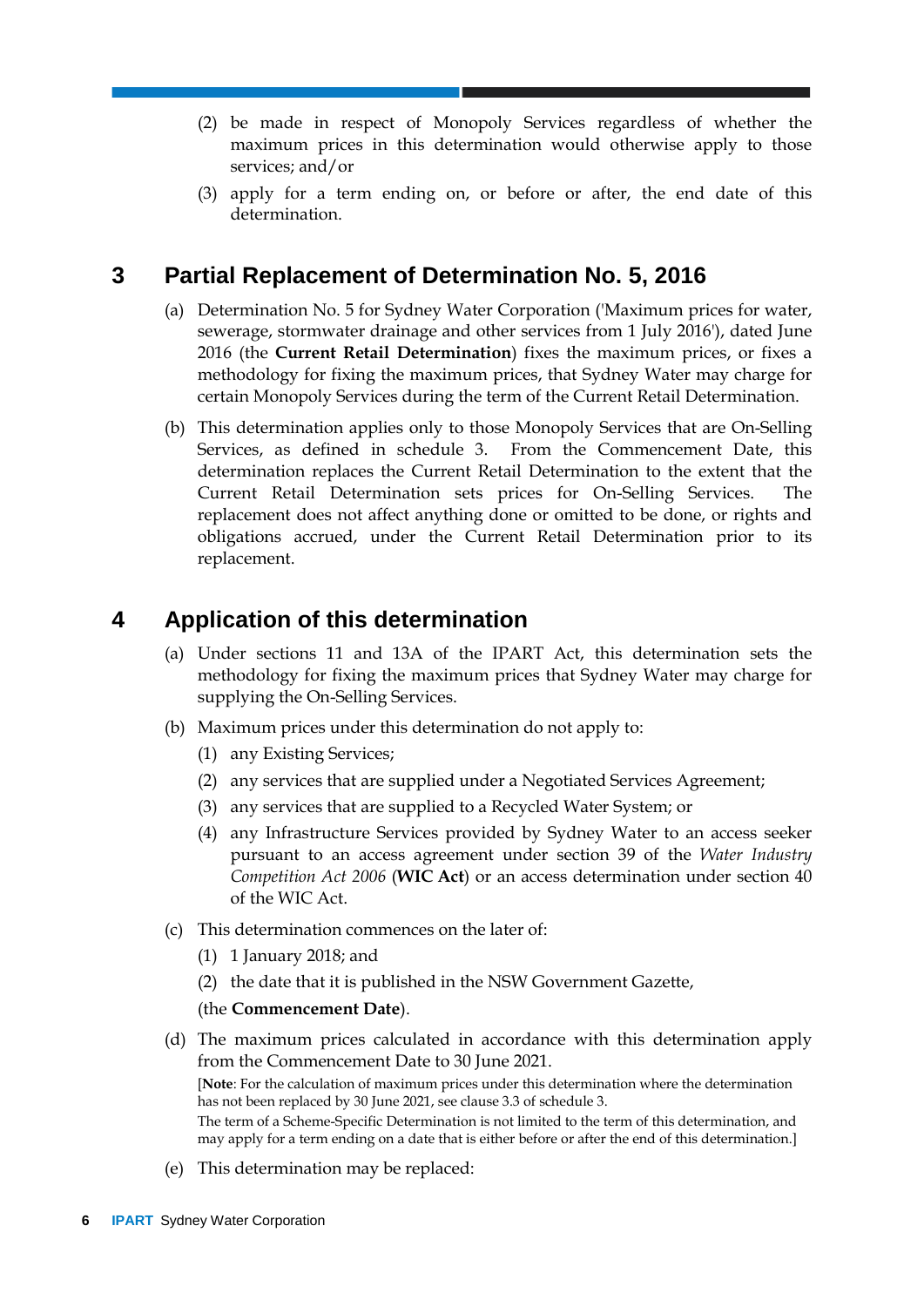- (1) in whole; or
- (2) in part, including by a Scheme-Specific Determination.
- (f) Under section 18(2) of the IPART Act, Sydney Water must not fix a price below that calculated in accordance with this determination without the approval of the Treasurer.

# <span id="page-6-0"></span>**5 Monitoring**

IPART may monitor the performance of Sydney Water for the purposes of:

- (a) establishing, and reporting to the Minister on, the level of compliance by Sydney Water with this determination; and
- (b) preparing a periodic review of Sydney Water's pricing policies.

## <span id="page-6-1"></span>**6 Approach to determining maximum prices**

- (a) In making a determination of the pricing for the On-Selling Services, IPART has had regard to a broad range of matters including:
	- (1) the Section 16A Directions; and
	- (2) the matters set out in section 15(1) of the IPART Act.
- (b) In accordance with section 13A of the IPART Act, IPART has set a methodology for fixing the maximum price for Sydney Water's On-Selling Services.
- (c) As required by section 13A(3) of the IPART Act, IPART's reasons for setting a methodology for fixing a maximum price are set out in schedule 4.

## <span id="page-6-2"></span>**7 Pricing schedules**

- (a) Schedule 1 sets out the methodology for fixing the maximum prices for On-Selling Water Services.
- (b) Schedule 2 sets out the methodology for fixing the maximum prices for On-Selling Sewerage Services.

## <span id="page-6-3"></span>**8 Definitions, interpretation and miscellaneous provisions**

- (a) Definitions and interpretation provisions used in this determination are set out in clauses 1 and 2 of schedule 3.
- (b) Miscellaneous provisions are set out in clause 3 of schedule 3.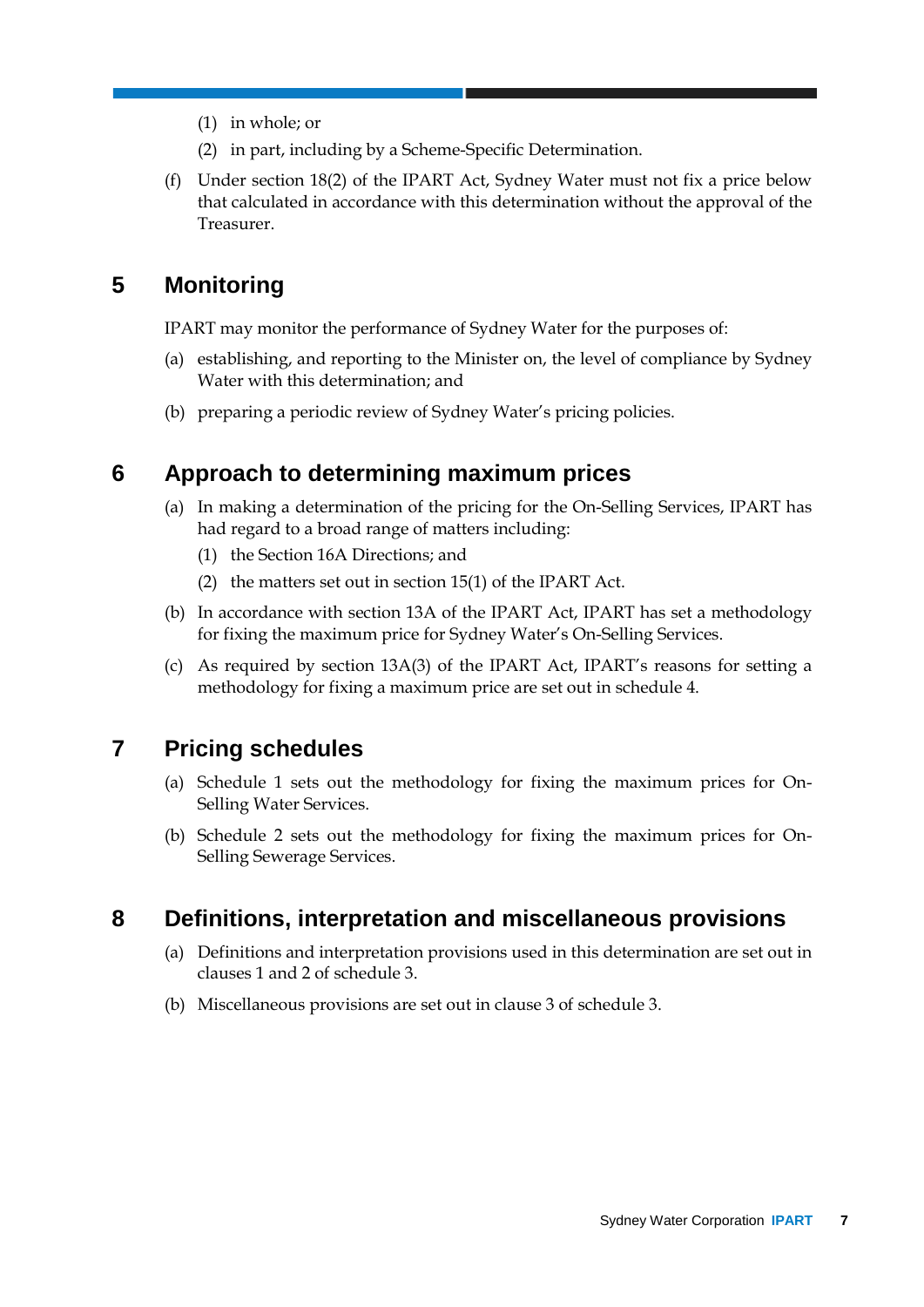# <span id="page-7-0"></span>Schedule 1 On-Selling Water Services

# <span id="page-7-1"></span>**1 Application of schedule**

This schedule 1 sets the methodology for fixing the maximum prices that Sydney Water may levy for supplying On-Selling Water Services.

[**Note**: The maximum price that Sydney Water may charge for On-Selling Water Services is calculated in accordance with a retail-minus methodology (see clause 2).

The "retail" component is calculated based on the prices that Sydney Water would be able to charge the Retail Supplier's end-use customers (each referred to in this Determination as a "Property" - see the definition in Schedule 3) under the Retail Determination if Sydney Water supplied those customers (see clause 3). This includes:

- a volumetric water usage charge, calculated based on the volume of water supplied by Sydney Water; and
- the sum of the fixed water service charges that Sydney Water would be able to recover from end-use customers if it supplied those end-use customers directly.

This retail component is then reduced by an amount representing the costs of a "reasonably efficient competitor", calculated based on the number of end-use customers and, where applicable, the length of reticulation pipeline Downstream of Sydney Water's Water Infrastructure that is used to supply those end-use customers (see clause 4 and Table 1).

Where Sydney Water supplies water at a connection point and that water is used both for drinking water top-up of a Recycled Water System and for on-selling of water to end-use customers, this determination does not apply (see definition of "On-Selling Water Service" in schedule 3).]

## <span id="page-7-2"></span>**2 Maximum prices for On-Selling Water Services**

The maximum price that Sydney Water may levy for supplying an On-Selling Water Service to a Wholesale Customer at a Wholesale Connection Point in a Period is the amount calculated as follows:

$$
Price = R - C
$$

Where:

**Price** is the maximum price that Sydney Water may levy for supplying that On-Selling Water Service to that Wholesale Customer at that Wholesale Connection Point in that Period;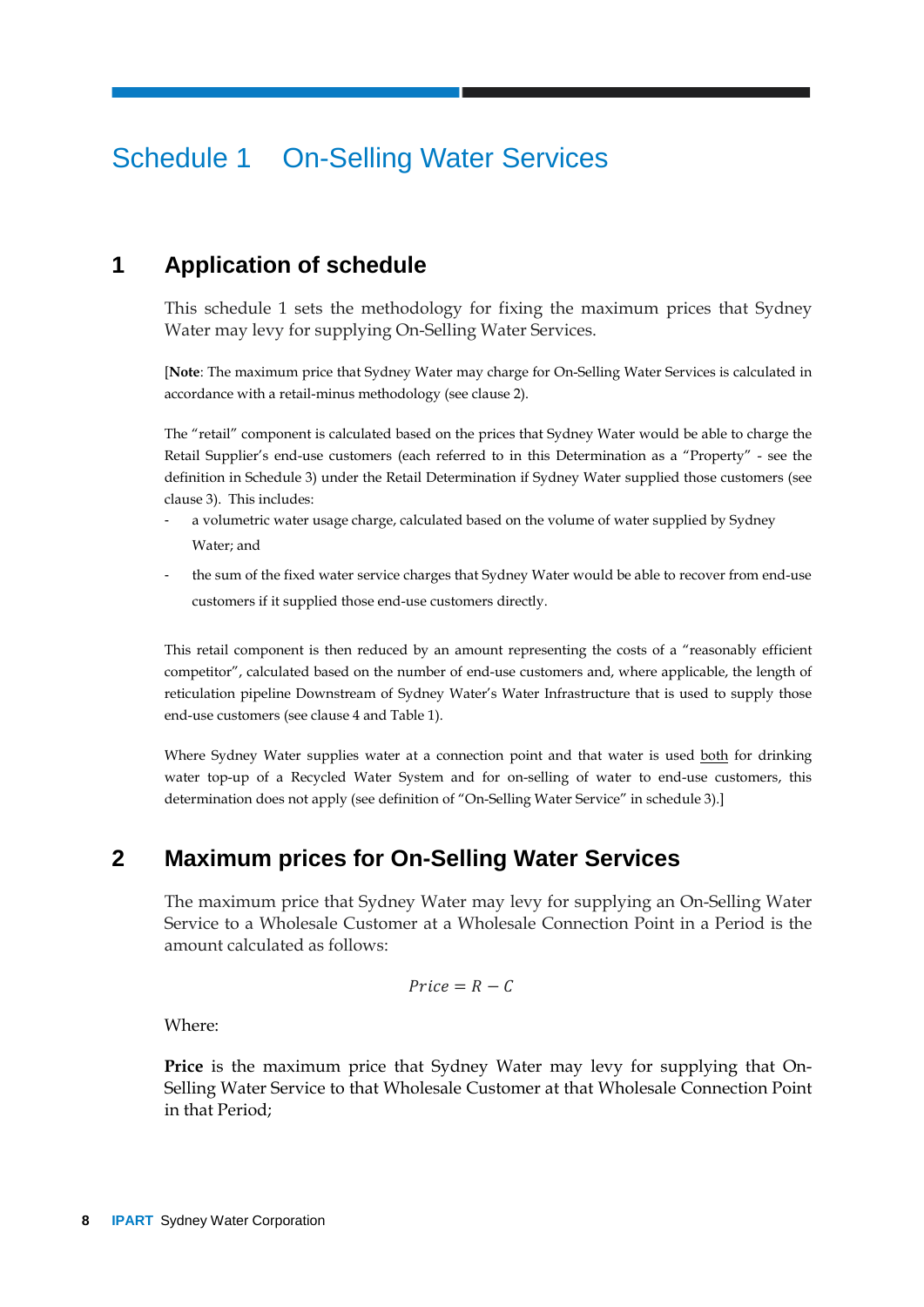**R** is the Retail Component for that On-Selling Water Service supplied to that Wholesale Customer at that Wholesale Connection Point in that Period, calculated in accordance with clause [3.1;](#page-8-1) and

**C** is the Reasonably Efficient Competitor Costs for that On-Selling Water Service supplied to that Wholesale Customer at that Wholesale Connection Point in that Period, calculated in accordance with clause [4.](#page-9-0)

[**Note**: Where the maximum price calculated under this clause would be negative, see clause 3.1 of schedule 3.]

# <span id="page-8-0"></span>**3 Maximum prices for On-Selling Water Services – Retail Component**

#### <span id="page-8-1"></span>**3.1 Calculation of Retail Component**

(a) The Retail Component for an On-Selling Water Service supplied to a Wholesale Customer at a Wholesale Connection Point in a Period is the amount calculated as follows:

$$
R = (V \times WUC) + \sum WSC
$$

Where:

**R** is the Retail Component for that On-Selling Water Service supplied to that Wholesale Customer at that Wholesale Connection Point in that Period;

**V** is the volume, in kL, of Filtered Water supplied by Sydney Water to that Wholesale Customer at that Wholesale Connection Point in that Period;

**WUC** is the Standard Water Usage Charge that applies in that Period; and

**∑WSC** is the sum of the Water Service Charges, determined in accordance with clause [3.2,](#page-9-1) for the Downstream Properties in that Period.

- (b) The **Downstream Properties**, in relation to a Wholesale Customer and a Wholesale Connection Point, are the Properties:
	- (1) that are Downstream of the Wholesale Connection Point; and
	- (2) to which:
		- (A) that Wholesale Customer; or
		- (B) a Retail Supplier for which that Wholesale Customer is an On-Supplier,

supplies water supply services, other than the supply of Recycled Water (the **Retail Water Services**).

[**Note:** Under the Current Retail Determination, maximum water usage charges are set under clauses 5 and 8 of schedule 1.]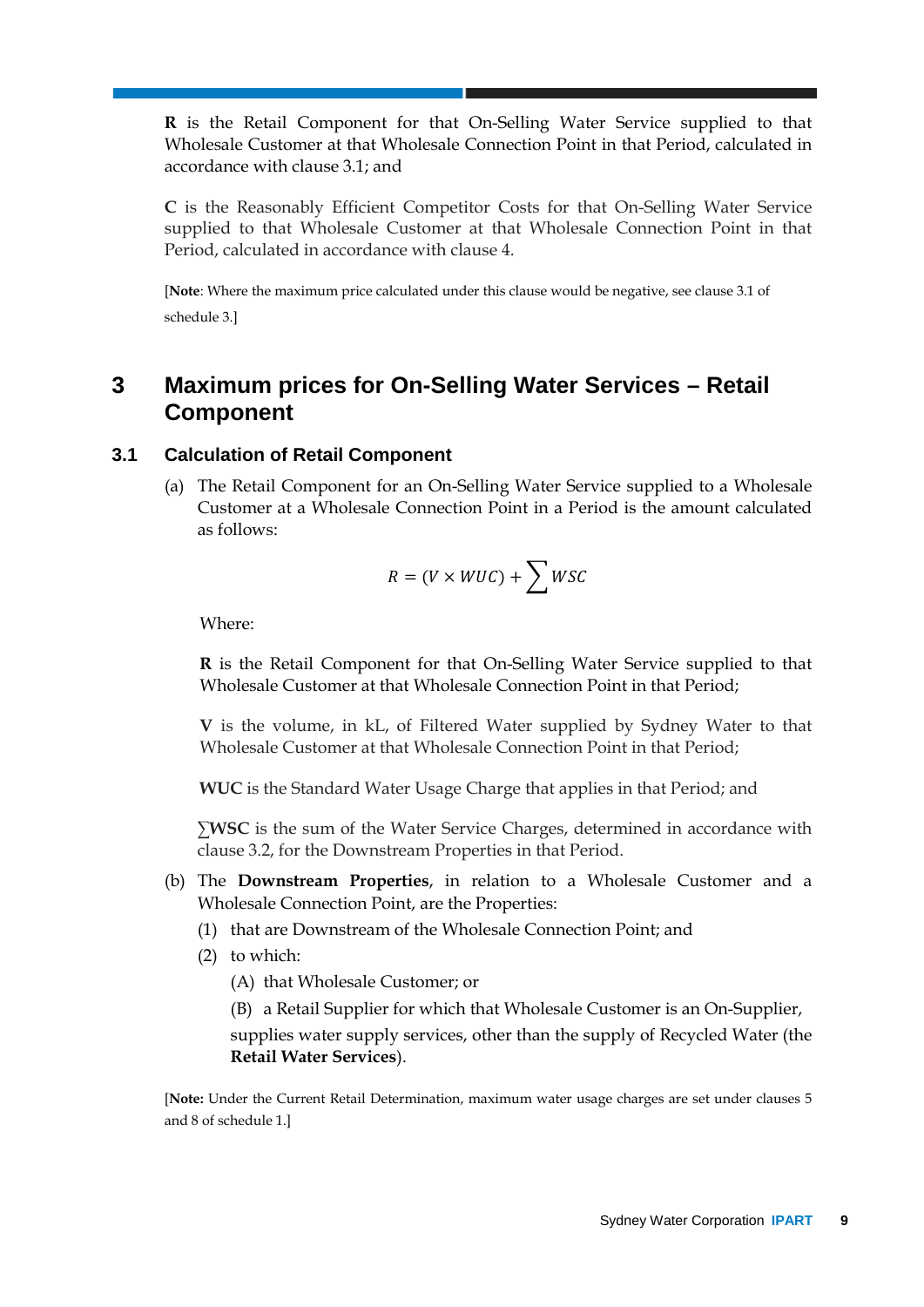#### <span id="page-9-1"></span>**3.2 Water Service Charges**

- (a) The Water Service Charge for a Property in a Period is equal to the maximum water supply service charge that Sydney Water would be able to charge under the Retail Determination for supplying the Retail Water Services, if Sydney Water supplied the Retail Water Services.
- (b) For the avoidance of doubt, where:
	- (1) the Wholesale Customer or other Retail Supplier supplies the Retail Water Services to a Property for only part of a Period; and
	- (2) for that reason, the amount that Sydney Water would be able to charge under the Retail Determination for supplying the Retail Water Services would be reduced,

then the Water Service Charge for that Property in that Period is reduced accordingly.

[**Note:** Under the Current Retail Determination, maximum water supply service charges are set under clauses 3, 4 and 6 of schedule 1.]

# <span id="page-9-0"></span>**4 Maximum prices for On-Selling Water Services – Reasonably Efficient Competitor Costs**

The Reasonably Efficient Competitor Costs for an On-Selling Water Service supplied to a Wholesale Customer at a Wholesale Connection Point in a Period is the amount calculated as follows:

 $C = (C_{Retail} \times n_{Properties} + C_{Reticulation} \times L_{Pipeline}) \times CPI_{Period}$ 

Where:

**C** is the Reasonably Efficient Competitor Costs for that On-Selling Water Service supplied to that Wholesale Customer at that Wholesale Connection Point in that Period;

**CRetail** is the amount, in dollars per Property, as set out in Table 1;

**n**<sub>Properties</sub> is the mean number of Downstream Properties in that Period;

**CReticulation** is the amount, in dollars per kilometre, as set out in Table 1;

L<sub>Pipeline</sub> is the mean total length of pipe, in kilometres, that is in that Period:

- (a) operated by a Network Operator; and
- (b) used to convey water from Water Infrastructure owned by Sydney Water to Downstream Properties in that Period; and

CPI<sub>Period</sub> is the CPI Factor for that Period.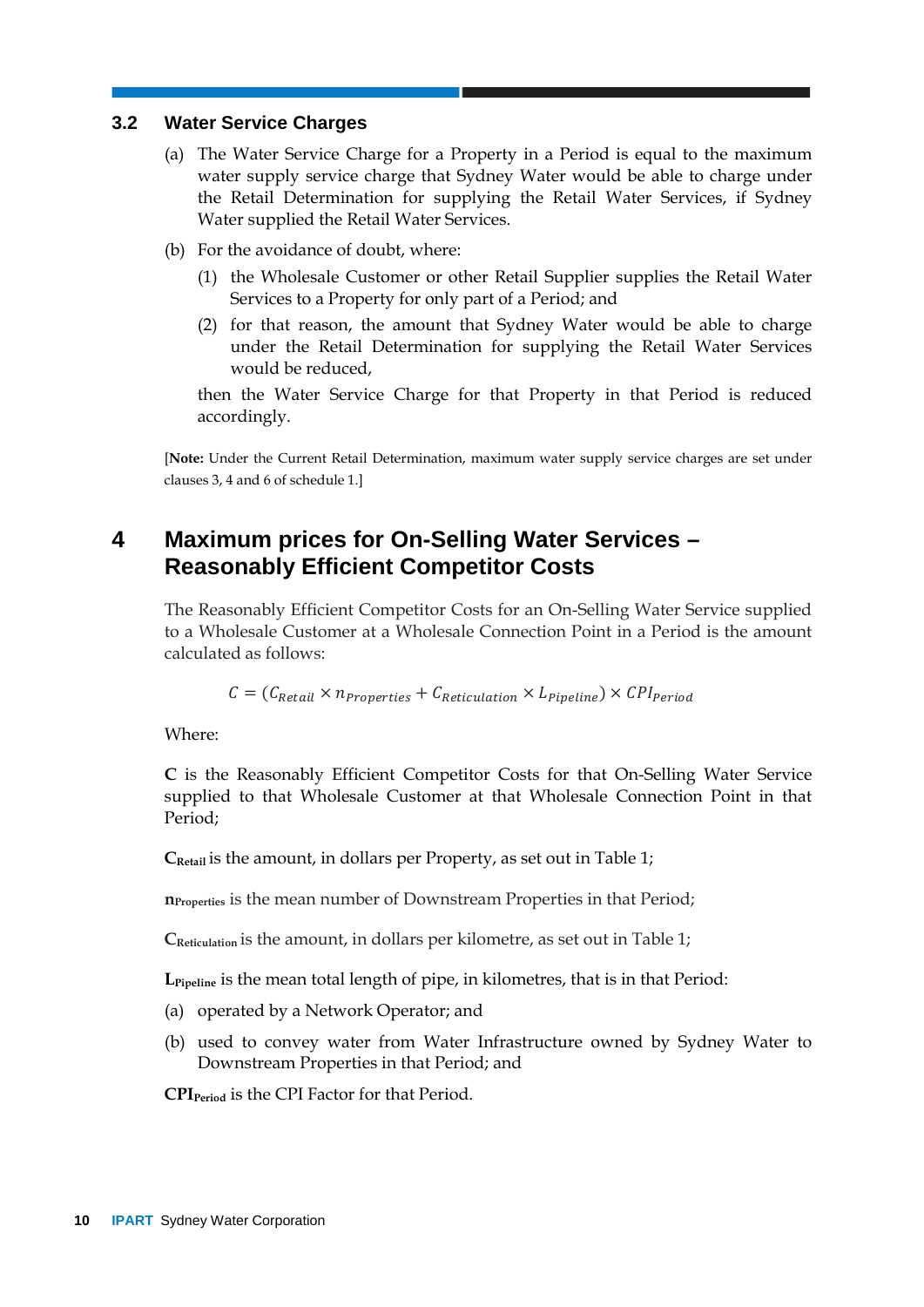# <span id="page-10-0"></span>Table 1

**Table 1 Reasonably Efficient Competitor Costs – On-Selling Water Services**

T

| C <sub>Retail</sub> (\$/Property) | CReticulation (\$/km) |
|-----------------------------------|-----------------------|
| \$131.71                          | \$4,027.85            |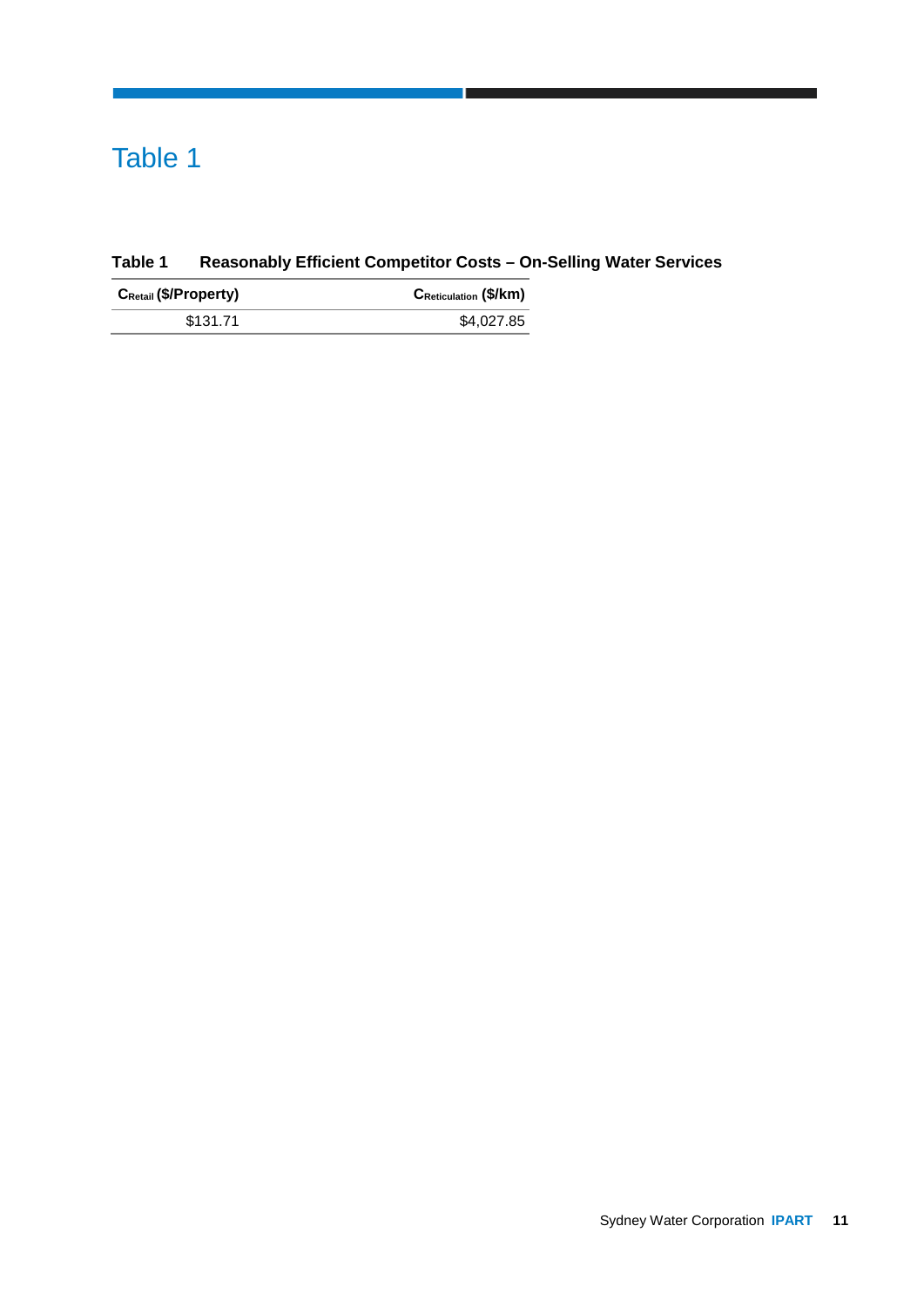# <span id="page-11-0"></span>Schedule 2 On-Selling Sewerage Services

# <span id="page-11-1"></span>**1 Application of schedule**

This schedule 2 sets the methodology for fixing the maximum prices that Sydney Water may levy for supplying On-Selling Sewerage Services.

[**Note**: The maximum price that Sydney Water may charge for On-Selling Sewerage Services (which can include both sewerage and trade waste services) is calculated in accordance with a retail-minus methodology (see clause 2).

The "retail" component is calculated based on the prices that Sydney Water would be able to charge the Retail Supplier's end-use customers (each referred to in this Determination as a "Property" - see the definition in Schedule 3) under its prevailing Retail Determination if Sydney Water supplied those customers (see clause 3). This includes the sum of:

- the sewerage usage charges;
- the sewerage service charges; and
- the trade waste charges (other than certain specified charges, eg, charges for administering agreements for trade waste services),

that Sydney Water would be able to charge end-use customers if it supplied those end-use customers directly. Where Sydney Water supplies a trade waste service to the relevant Wholesale Customer, Sydney Water may also levy the administrative charges that would otherwise apply under the Retail Determination in relation to the relevant agreement for trade waste services.

This retail component is then reduced by an amount representing the costs of a "reasonably efficient competitor", calculated based on the number of end-use customers and, where applicable, the length of reticulation pipeline Upstream of Sydney Water's Sewerage Infrastructure that is used to serve end-use customers (see clause 4 and Table 2).]

[**Note:** This schedule does not apply where Sydney Water supplies sewerage or trade waste services to a Recycled Water System, even if the service would otherwise be an "On-Selling Sewerage Service" (see definition of "On-Selling Sewerage Service" in schedule 3).]

## <span id="page-11-2"></span>**2 Maximum prices for On-Selling Sewerage Services**

The maximum price that Sydney Water may levy for supplying an On-Selling Sewerage Service to a Wholesale Customer at a Wholesale Connection Point in a Period is the amount calculated as follows:

$$
Price = R - C
$$

Where: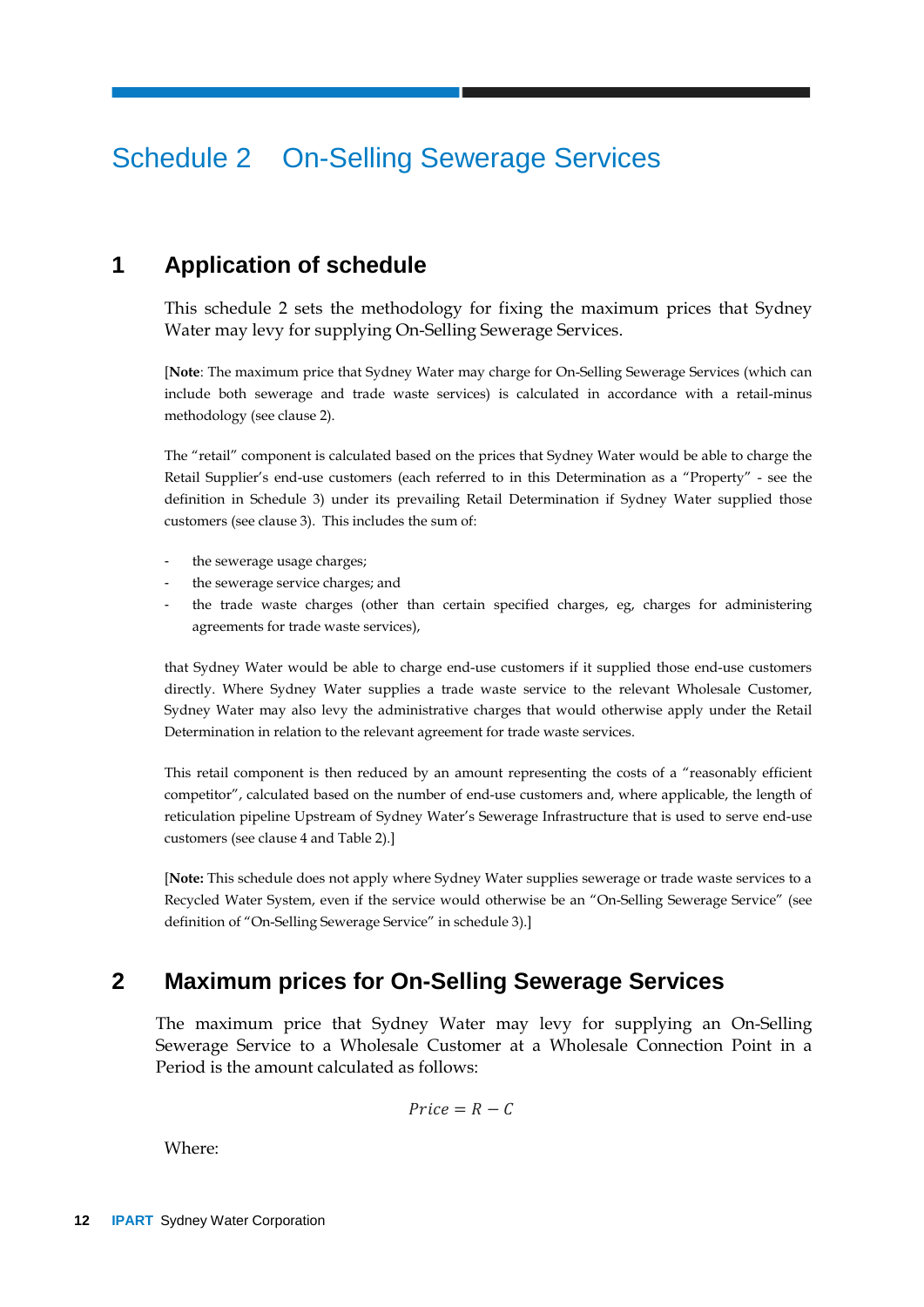**Price** is the maximum price that Sydney Water may levy for supplying that On-Selling Sewerage Service to that Wholesale Customer at that Wholesale Connection Point in that Period;

**R** is the Retail Component for that On-Selling Sewerage Service supplied to that Wholesale Customer at that Wholesale Connection Point in that Period, calculated in accordance with clause [3.1;](#page-12-1) and

**C** is the Reasonably Efficient Competitor Costs for that On-Selling Sewerage Service supplied to that Wholesale Customer at that Wholesale Connection Point in that Period, calculated in accordance with clause [4.](#page-14-0)

[**Note**: Where the maximum price calculated under this clause would be negative, see clause 3.1 of schedule 3.**]**

# <span id="page-12-0"></span>**3 Maximum prices for On-Selling Sewerage Services – Retail Component**

#### <span id="page-12-1"></span>**3.1 Calculation of Retail Component**

(a) The Retail Component for an On-Selling Sewerage Service supplied to a Wholesale Customer at a Wholesale Connection Point in a Period is the amount calculated as follows:

$$
R = \sum SUC + \sum SSC + \sum TWC + TWAC
$$

Where:

**R** is the Retail Component for that On-Selling Sewerage Service supplied to that Wholesale Customer at that Wholesale Connection Point in that Period;

**∑SUC** is the sum of the Sewerage Usage Charges, determined in accordance with clause [3.2,](#page-13-0) for the Upstream Properties in that Period;

∑SSC is the sum of the Sewerage Service Charges, determined in accordance with clause [3.3,](#page-13-1) for the Upstream Properties in that Period;

∑TWC is the sum of the Trade Waste Charges, determined in accordance with clause [3.4,](#page-13-2) for the Upstream Properties in that Period; and

**TWAC** is the Trade Waste Agreement Charge, determined in accordance with clause 3.5, for the Wholesale Customer at that Wholesale Connection Point in that Period.

- (b) The **Upstream Properties**, in relation to a Wholesale Customer and a Wholesale Connection Point, are the Properties:
	- (1) that are Upstream of the Wholesale Connection Point; and
	- (2) to which:
		- (A) that Wholesale Customer; or
		- (B) a Retail Supplier for which that Wholesale Customer is an On-Supplier,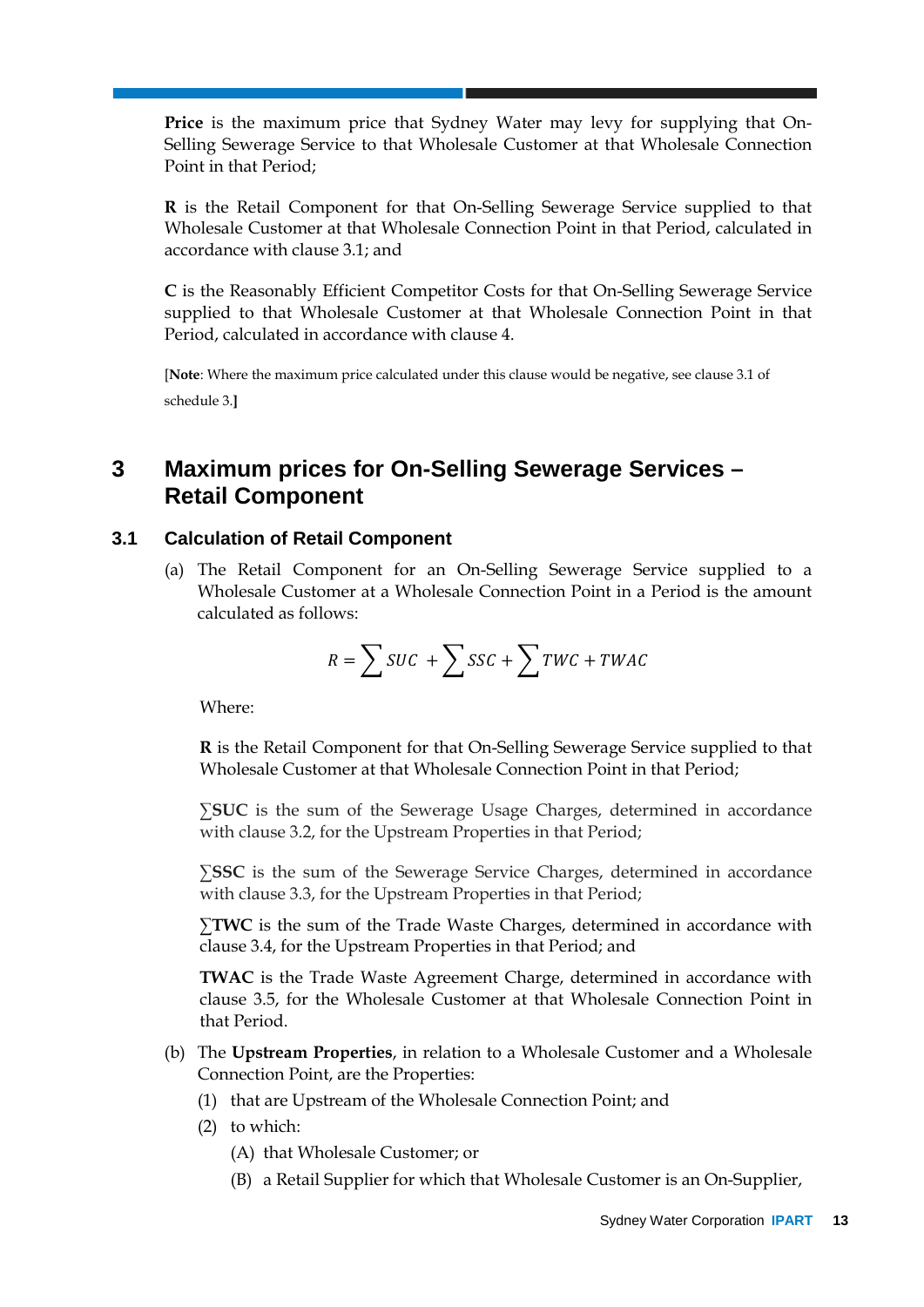supplies:

- (C) sewerage services (the **Retail Sewerage Services**); and/or
- (D) trade waste services (the **Retail Trade Waste Services**).

### <span id="page-13-0"></span>**3.2 Sewerage Usage Charges**

The Sewerage Usage Charge for a Property in a Period is equal to the maximum sewerage usage charge that Sydney Water would be able to charge (if any) under the Retail Determination for supplying the Retail Sewerage Services, if Sydney Water supplied the Retail Sewerage Services.

[**Note:** Under the Current Retail Determination, maximum sewerage usage charges are set under clauses 5 and 7 of schedule 2.]

#### <span id="page-13-1"></span>**3.3 Sewerage Service Charges**

- (a) The Sewerage Service Charge for a Property in a Period is equal to the maximum sewerage service charge that Sydney Water would be able to charge under the Retail Determination for supplying the Retail Sewerage Services, if Sydney Water supplied the Retail Sewerage Services.
- (b) For the avoidance of doubt, where:
	- (1) the Wholesale Customer or other Retail Supplier supplies the Retail Sewerage Services to a Property for only part of a Period; and
	- (2) for that reason, the amount that Sydney Water would be able to charge under the Retail Determination for supplying the Retail Sewerage Services would be reduced,

then the Sewerage Service Charge for that Property in that Period is reduced accordingly.

[**Note:** Under the Current Retail Determination, maximum sewerage service charges are set under clauses 3 and 4 of schedule 2.]

#### <span id="page-13-4"></span><span id="page-13-2"></span>**3.4 Trade Waste Charges**

- (a) Subject to paragraph [\(b\),](#page-13-3) the Trade Waste Charge for a Property in a Period is equal to the sum of the fees and charges that Sydney Water would be able to charge under the Retail Determination for supplying the Retail Trade Waste Services, if Sydney Water supplied the Retail Trade Waste Services.
- <span id="page-13-3"></span>(b) For the purposes of paragraph [\(a\),](#page-13-4) the Trade Waste Charge for a Property does not include any fee or charge that Sydney Water would otherwise be able to charge for:
	- (1) establishing, administering, renewing or varying a Trade Wastewater Agreement for the supply of trade waste services to that Property;
	- (2) conducting inspections in relation to trade waste services supplied to that Property; or
	- (3) processing applications in relation to trade waste services,
	- if it supplied the Retail Trade Waste Services.

[**Note**: Under the Current Retail Determination, industrial agreement charges are set under clause 2(a)(3) of Schedule 6 and Table 15, and commercial agreement charges are set under clause 3(b) of Schedule 6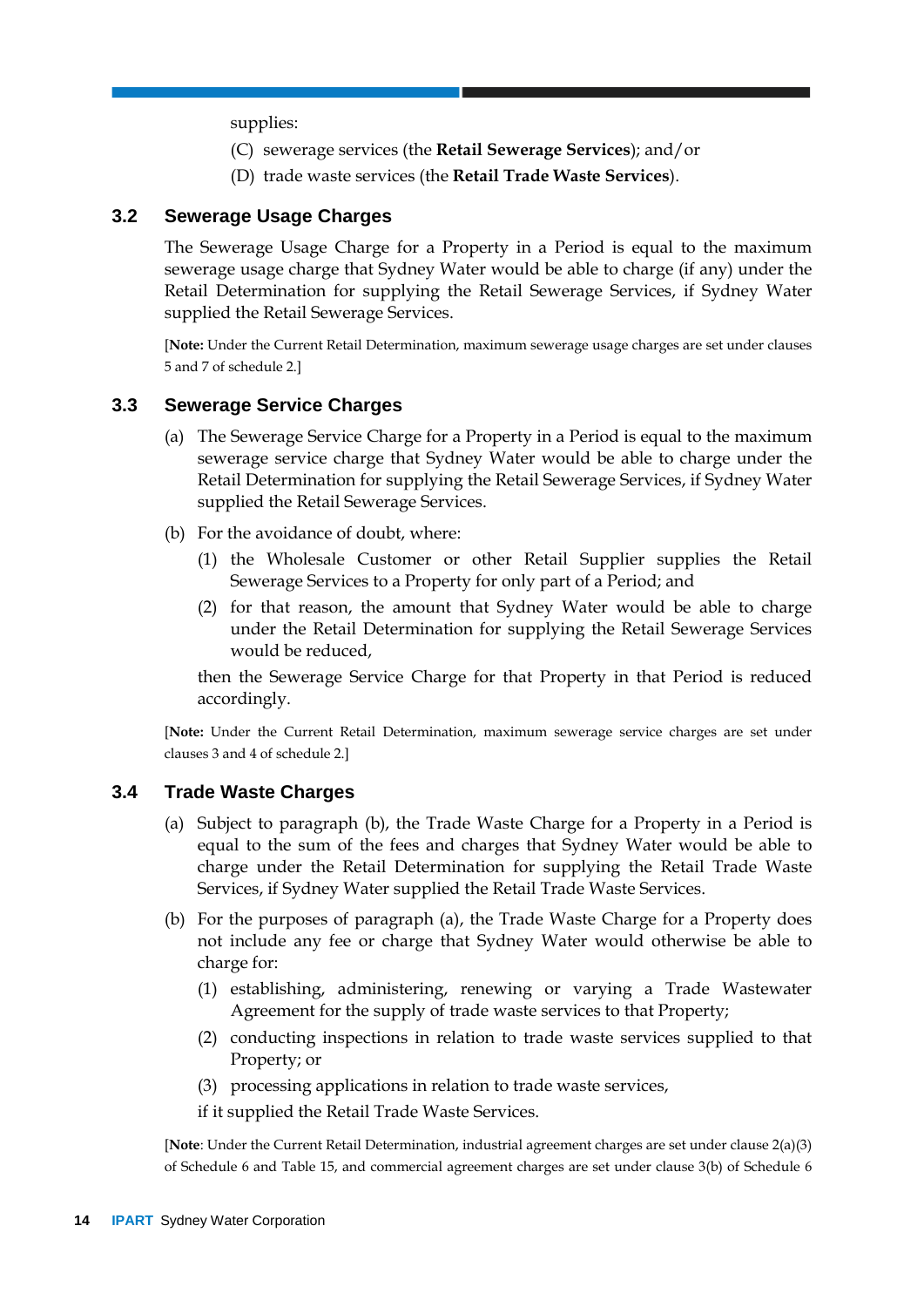and Table 16. Charges for wastesafe inspections are set under clause 3(c) of Schedule 6 and Table 17. Ancillary charges are set under clauses 2(a)(4) and 3(d) of Schedule 6 and Table 19.]

### **3.5 Trade Waste Agreement Charge**

- (a) The Trade Waste Agreement Charge for a Wholesale Customer at a Wholesale Connection Point in a Period is equal to the sum of the fees and charges that Sydney Water would be able to charge under the Retail Determination for the following services that it supplies to the Wholesale Customer:
	- (1) establishing, administering, renewing or varying a Trade Wastewater Agreement with the Wholesale Customer;
	- (2) conducting inspections in relation to trade waste services supplied to the Wholesale Customer; and
	- (3) processing applications in relation to trade waste services supplied to the Wholesale Customer.
- (b) For the avoidance of doubt, if Sydney Water does not supply a trade waste service to a Wholesale Customer at a Wholesale Connection Point in a Period, the relevant Trade Waste Agreement Charge is zero.

[**Note:** Under the Current Retail Determination, industrial agreement charges are set under clause 2(a)(3) of Schedule 6 and Table 15, and commercial agreement charges are set under clause 3(b) of Schedule 6 and Table 16. Charges for wastesafe inspections are set under clause 3(c) of Schedule 6 and Table 17. Ancillary charges are set under clauses 2(a)(4) and 3(d) of Schedule 6 and Table 19.]

# <span id="page-14-0"></span>**4 Maximum prices for On-Selling Sewerage Services – Reasonably Efficient Competitor Costs**

The Reasonably Efficient Competitor Costs for an On-Selling Sewerage Service supplied to a Wholesale Customer at a Wholesale Connection Point in a Period is the amount calculated as follows:

 $C = (C_{Retail} \times n_{Properties} + C_{Reticulation} \times L_{Pipeline}) \times CPI_{Period}$ 

Where:

**C** is the Reasonably Efficient Competitor Costs for that On-Selling Sewerage Service supplied to that Wholesale Customer at that Wholesale Connection Point in that Period;

**CRetail** is the amount, in dollars per Property, as set out in Table 2;

**nProperties** is the mean number of Upstream Properties in that Period;

**CReticulation** is the amount, in dollars per kilometre, as set out in Table 2;

L<sub>Pipeline</sub> is the mean total length of pipe, in kilometres, that is in that Period:

- (a) operated by a Network Operator; and
- (b) used to convey wastewater or trade waste from Upstream Properties to Sewerage Infrastructure owned by Sydney Water; and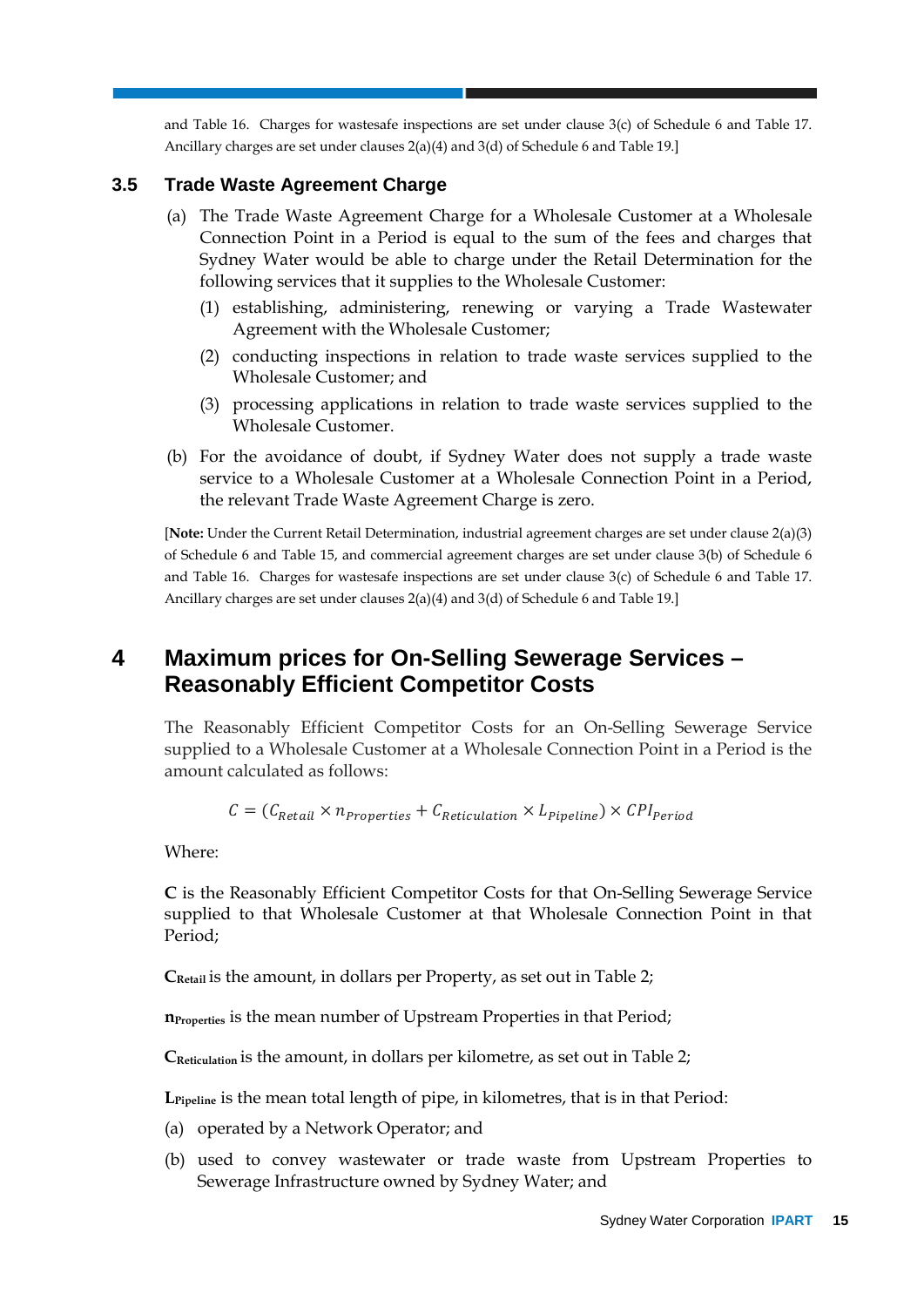**CPI**<sub>Period</sub> is the CPI Factor for that Period.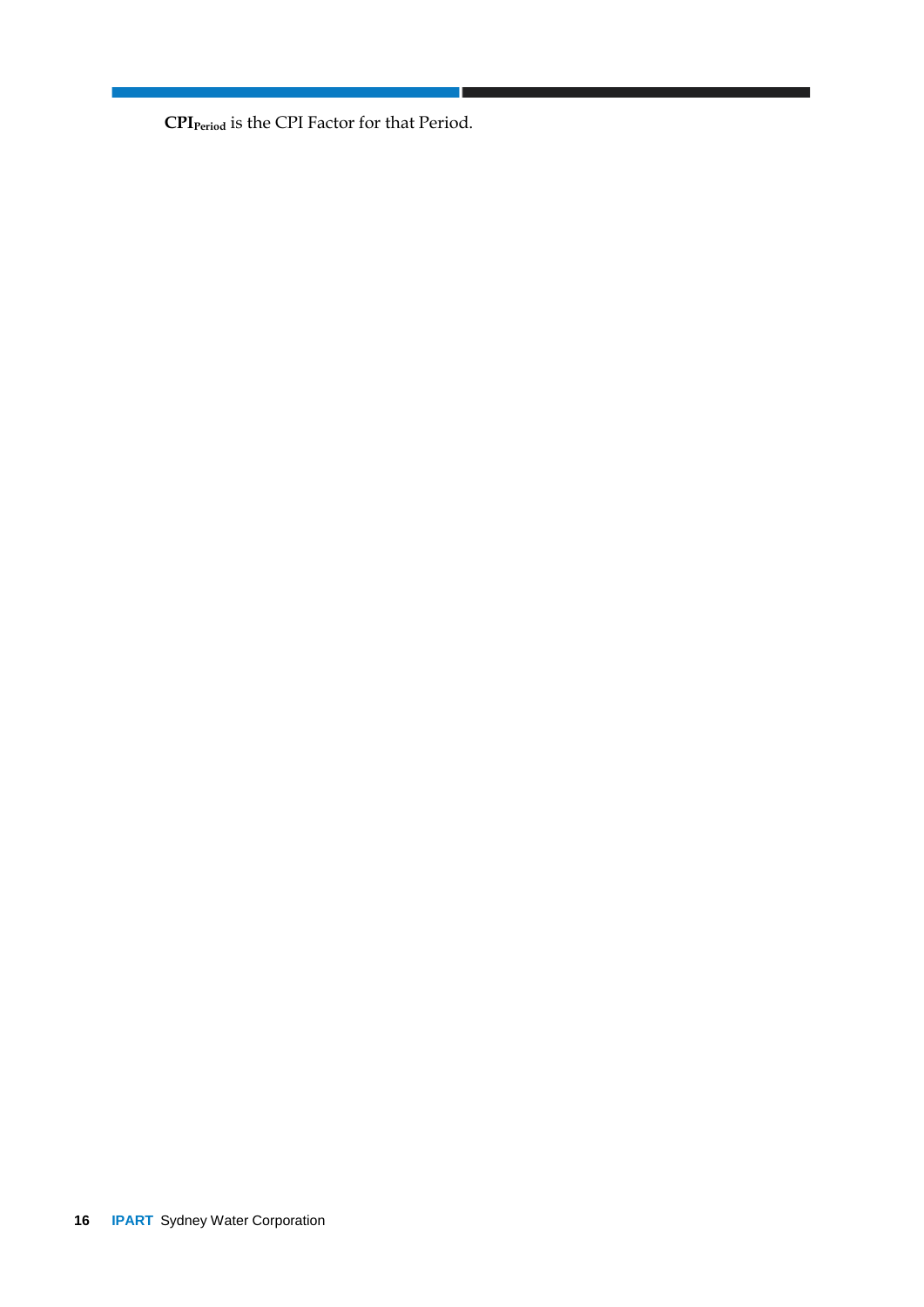# <span id="page-16-0"></span>Table 2

**Table 2 Reasonably Efficient Competitor Costs – On-Selling Sewerage Services**

T

| C <sub>Retail</sub> (\$/Property) | CReticulation (\$/km) |
|-----------------------------------|-----------------------|
| \$81.68                           | \$7,904.58            |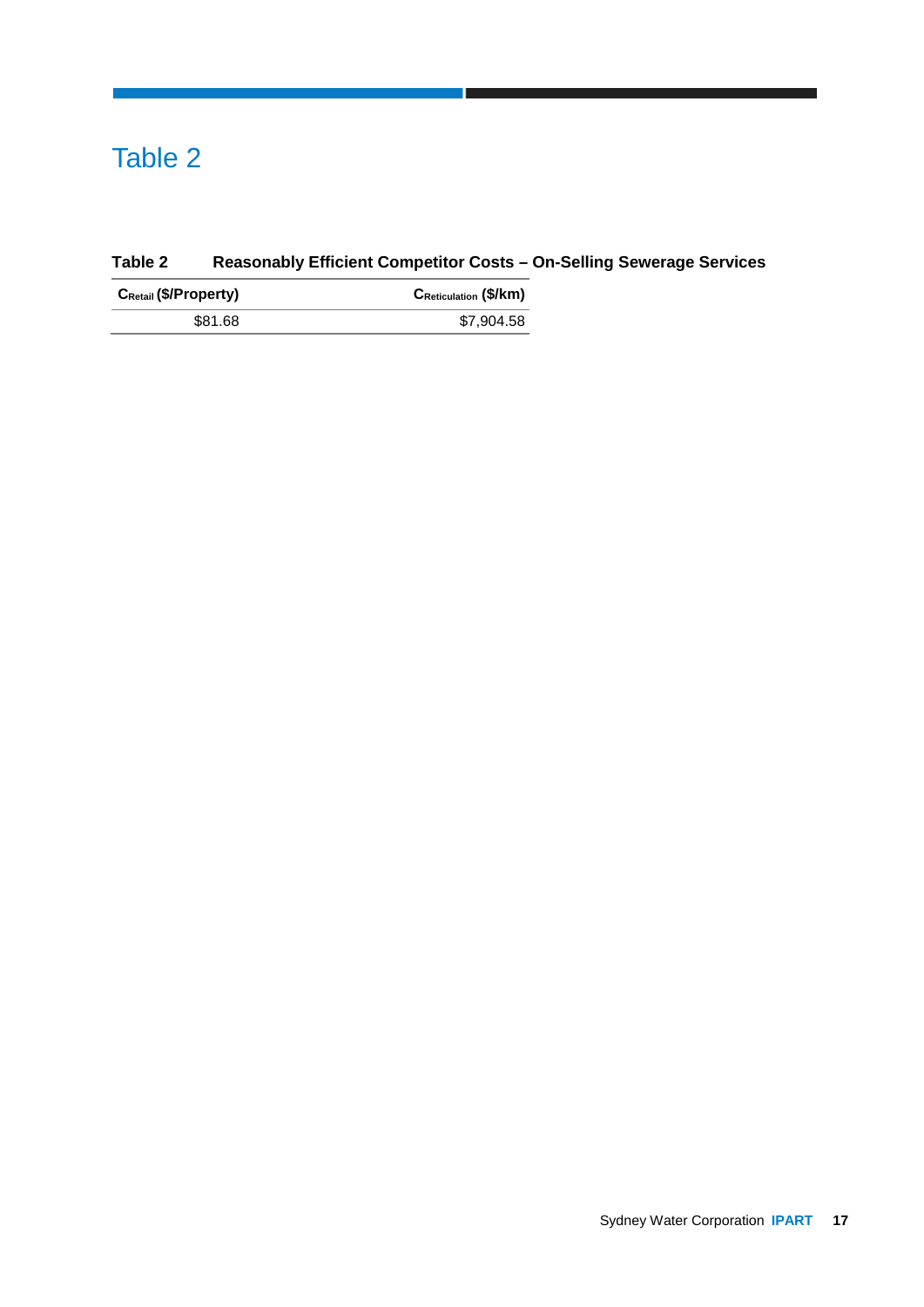# <span id="page-17-0"></span>Schedule 3 Definitions, interpretation and miscellaneous provisions

# <span id="page-17-1"></span>**1 Definitions**

## **1.1 Defined terms**

In this determination:

**Area of Operations** means the area of operations referred to in Part 4 of the Sydney Water Act.

**Commencement Date** has the meaning given in clause [4\(c\)](#page-5-2) of the Preliminary section of this determination.

**CPI** means:

- (a) the consumer price index, All Groups index number for the weighted average of eight capital cities as published by the Australian Bureau of Statistics; or
- (b) if the Australian Bureau of Statistics does not or ceases to publish the index, then CPI will mean an index determined by IPART.

**CPI Factor** means for a Period, CPI for the March quarter immediately preceding that Period, divided by CPI for the March quarter of 2017.

**Current Retail Determination** has the meaning given in clause [3\(a\)](#page-5-3) of the Preliminary section of this determination.

**Downstream** means, in relation to a Wholesale Connection Point:

- (a) where the service supplied at that Wholesale Connection Point is a water supply service — in the direction of flow along Water Infrastructure away from that Wholesale Connection Point and toward the Retail Customers; or
- (b) where the service supplied at that Wholesale Connection Point is a sewerage service or trade waste service  $-$  in the direction of flow along Sewerage Infrastructure away from the Retail Customers and toward that Wholesale Connection Point.

**Downstream Property** has the meaning given in clause 3.1(b) of schedule 1.

**Existing Service** means a Monopoly Service supplied by Sydney Water to a customer, where Sydney Water commenced supplying that Monopoly Service to the relevant customer prior to the Commencement Date. For the purposes of this definition, Sydney Water has "commenced supplying" a Monopoly Service only if: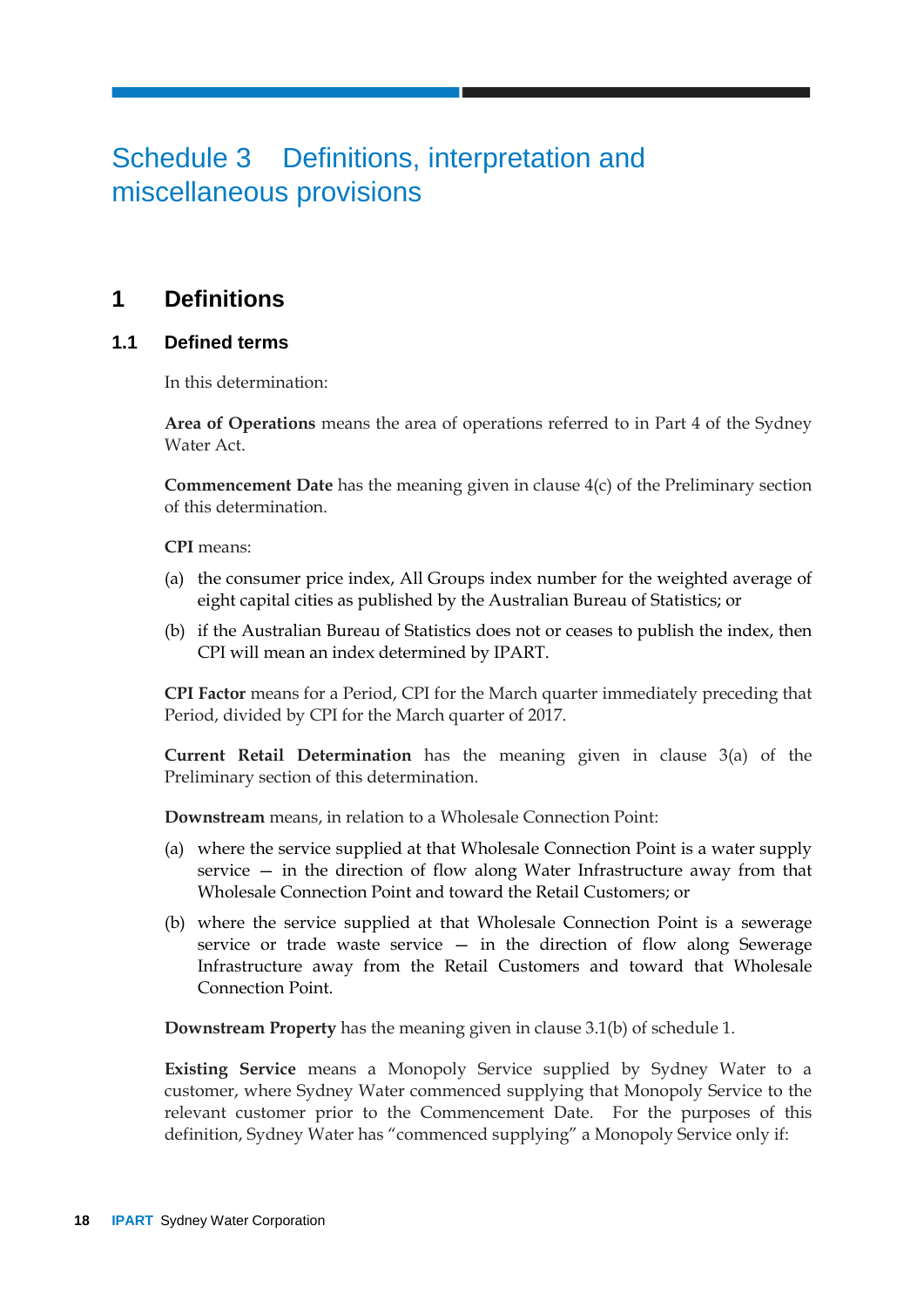- (a) the supply of that Monopoly Service is provided for under an agreement between Sydney Water and the relevant customer formed prior to the Commencement Date and which remains on foot as at the Commencement Date; or
- (b) there is, at the Commencement Date, a connection between Sydney Water's Water Industry Infrastructure and:
	- (1) the Water Industry Infrastructure that is operated by the relevant customer, or by means of which the relevant customer supplies or provides water or a sewerage service; or
	- (2) the Water Industry Infrastructure that will be operated by the relevant customer, or will be the means by which the relevant customer supplies or provides water or sewerage services, at a future date.

**Filtered Water** means water that has been treated at a water filtration plant or a desalination plant.

**GST** means the Goods and Services Tax as defined in the *A New Tax System (Goods and Services Tax) Act 1999* (Cth).

**Infrastructure Service** has the meaning given to that term in the WIC Act.

**IPART** means the Independent Pricing and Regulatory Tribunal of New South Wales established under the IPART Act.

**IPART Act** means the *Independent Pricing and Regulatory Tribunal Act 1992* (NSW).

**Meter** means an apparatus for the measurement of water usage, and includes such an apparatus that can be read remotely.

**Meter Reading Period** has the meaning given in the Retail Determination.

**Metered Property** has the meaning given in the Retail Determination.

**Monopoly Service** has the meaning given in clause [1\(c\)](#page-4-3) of the Preliminary section of this determination.

**Negotiated Services Agreement** means a written agreement between Sydney Water and a Wholesale Customer:

- (a) under which Sydney Water agrees to supply a Monopoly Service to that Wholesale Customer at a price that is not a maximum price fixed in accordance with the methodology for fixing a maximum price set out in this determination for that Monopoly Service; and
- (b) which is entered into after the Commencement Date.

**Network Operator** means a person who is authorised under a licence or authorisation under the WIC Act to operate Water Industry Infrastructure.

**New Retail Determination** has the meaning given in clause 2.6 of this schedule 3.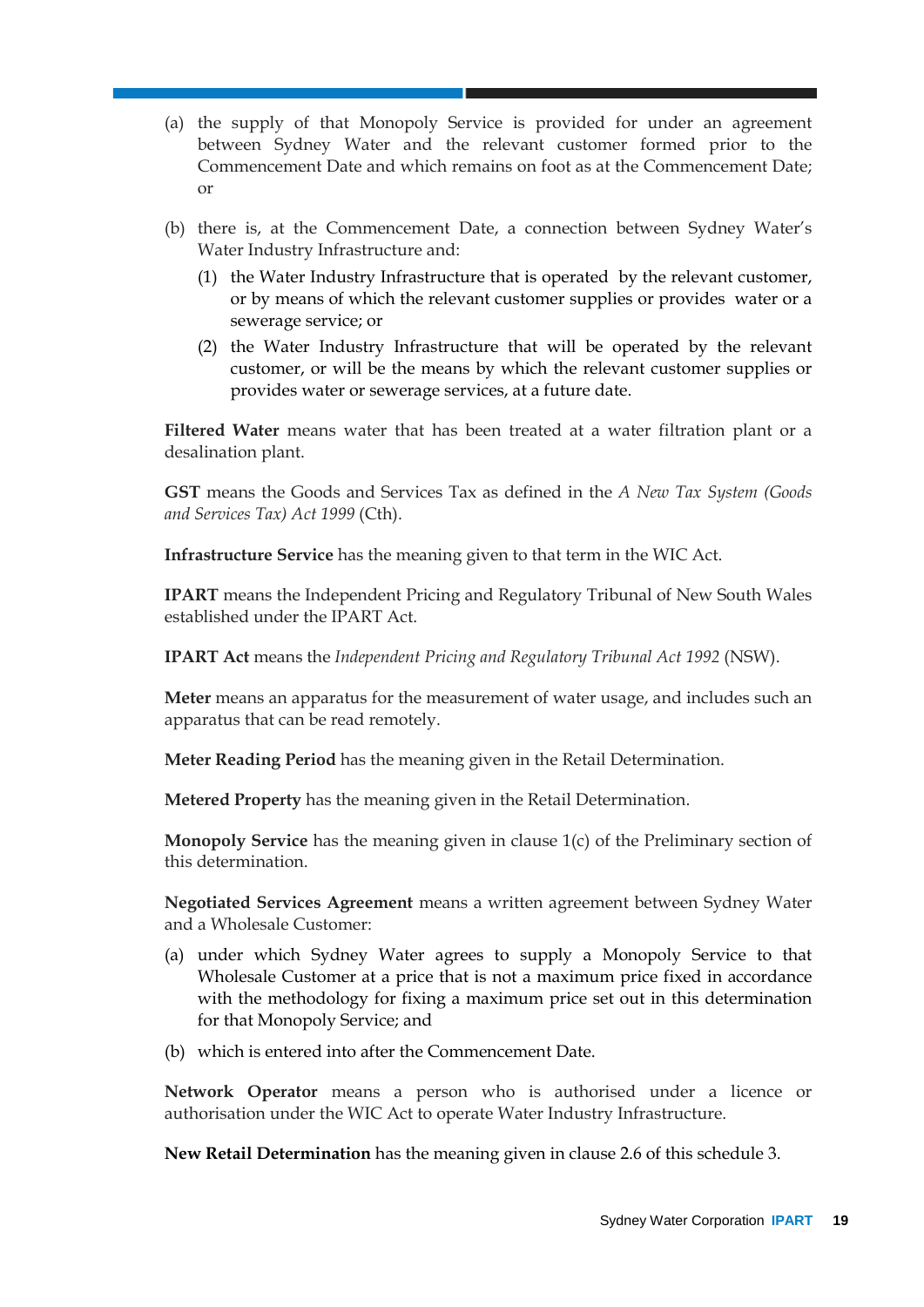**On-Selling Service** means:

- (a) an On-Selling Water Service; or
- (b) an On-Selling Sewerage Service.

**On-Selling Sewerage Service** means a Monopoly Service that is:

- (a) a sewerage service or a trade waste service; and
- (b) supplied by Sydney Water (including by means of a tanker) to a Wholesale Customer at a Wholesale Connection Point; and
- (c) used by the Wholesale Customer, or a Retail Supplier for which that Wholesale Customer is an On-Supplier, to supply a sewerage service or a trade waste service:
	- (1) within Sydney Water's Area of Operations; and
	- (2) to Retail Customers Upstream of that Wholesale Connection Point; and
- (d) not an Existing Service; and
- (e) not supplied under a Negotiated Services Agreement; and
- (f) not supplied to a Recycled Water System.

**On-Selling Water Service** means a Monopoly Service that is:

- (a) a water supply service; and
- (b) supplied by Sydney Water to a Wholesale Customer at a Wholesale Connection Point; and
- (c) used by the Wholesale Customer, or a Retail Supplier for which that Wholesale Customer is an On-Supplier, to supply a water supply service (other than the supply of Recycled Water):
	- (1) within Sydney Water's Area of Operations; and
	- (2) to Retail Customers Downstream of that Wholesale Connection Point; and
- (d) not an Existing Service; and
- (e) not supplied under a Negotiated Services Agreement; and
- (f) not supplied to a Recycled Water System.

**On-Supplier** has the meaning given in clause 1.2 of this schedule 3.

**Period** means:

- (a) the period beginning on the Commencement Date and ending on 30 June 2018; and
- (b) thereafter, each 12 month period beginning on 1 July and ending on the following 30 June.

For the avoidance of doubt, where this determination is replaced in part, the new determination may stipulate the date on which a Period ends in so far as this determination is replaced.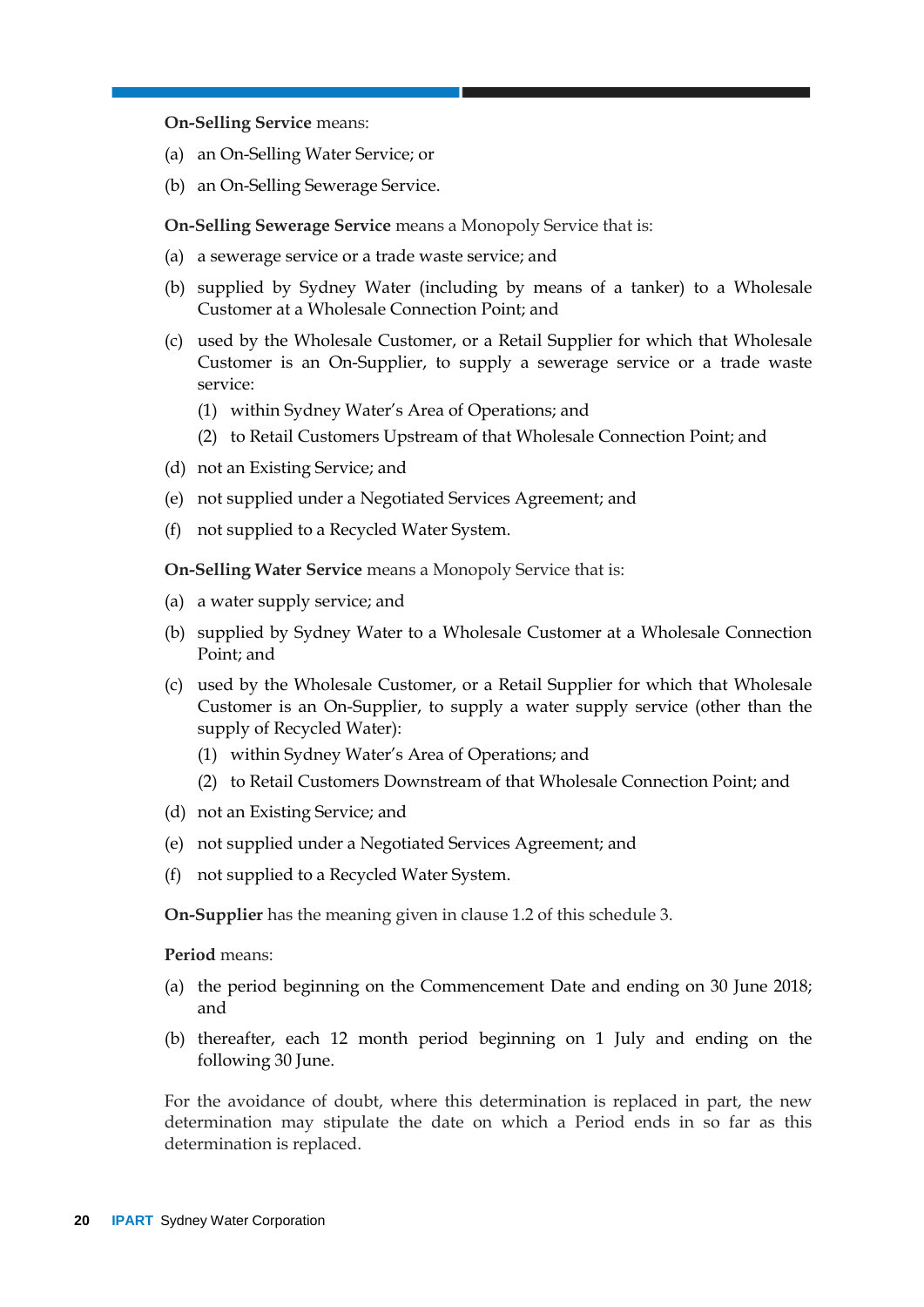#### **Property** has the meaning given to that term in the Retail Determination.

**[Note**: In the Current Retail Determination, "Property" is defined in schedule 9 to mean:

- (a) a strata title lot (other than utility lots within the meaning of section 39 of the *Strata Schemes (Freehold Development) Act 1973* (NSW));
- (b) a company title dwelling;
- (c) a community development lot;
- (d) a building or part of a building used, or available to be used, as a separate place of domicile or separate place of business, other than a building to which paragraphs (a) to (c) apply;
- (e) land (including vacant land and excluding exempt land);
- (f) a hotel or motel;
- (g) a backpackers hostel; or
- (h) a boarding house.**]**

#### **Reasonably Efficient Competitor Costs:**

- (a) where that term is used in Schedule 1, has the meaning given in clause 4 of Schedule 1; and
- (b) where that term is used in Schedule 2, has the meaning given in clause 4 of Schedule 2.

**Recycled Water** means water that has been treated to enable its use for certain industrial, commercial and/or household applications, but is not intended to meet the standards for drinking water required by the National Health and Medical Research Council's Australian Drinking Water Guidelines, as amended from time to time.

**Recycled Water Plant** means a facility that:

- (a) is for the treatment of water or sewage, or both, to produce non-potable water; and
- (b) has received the written approval of the Minister administering Part 2 of the WIC Act to commence commercial operation.

[**Note:** Under Schedule 1, clause 2 of the *Water Industry Competition (General) Regulation 2008*, it is a condition of all Network Operators' licences that the licensee must not bring any new water or sewerage infrastructure into commercial operation without the written approval of the Minister.]

**Recycled Water System** means Water Industry Infrastructure that a Wholesale Customer is licensed or authorised to operate under the WIC Act and that:

- (a) is a Recycled Water Plant; or
- (b) is connected to a Recycled Water Plant.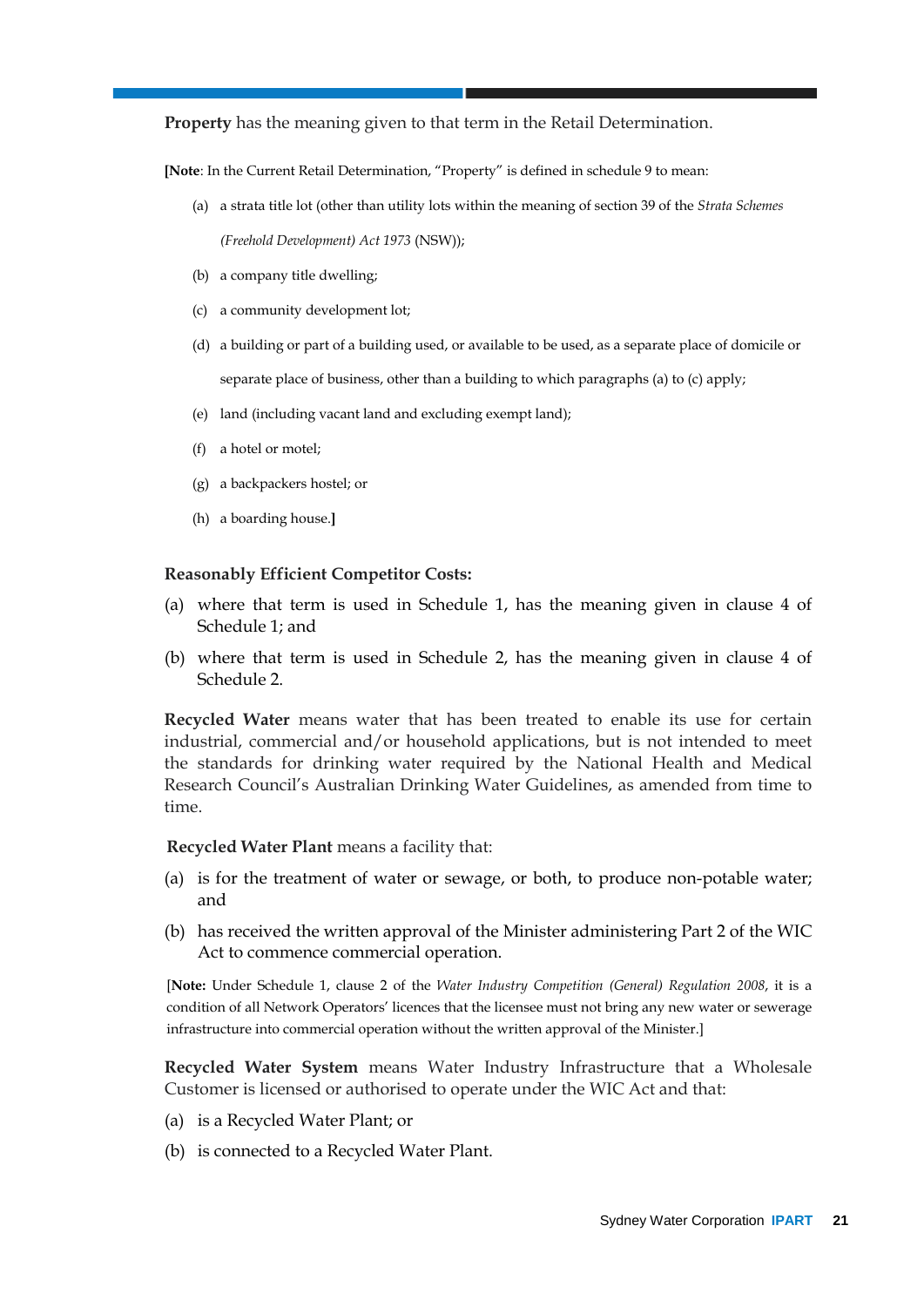#### **Retail Component:**

- (a) where that term is used in Schedule 1, has the meaning given in clause 3.1(a) of Schedule 1; and
- (b) where that term is used in Schedule 2, has the meaning given in clause 3.1(a) of Schedule 2.

**Retail Customer** means a Property to which a Retail Supplier supplies a water supply service (including, for the avoidance of doubt, the supply of Recycled Water), sewerage service or trade waste service by means of Water Industry Infrastructure.

#### **Retail Determination** means:

- (a) the Current Retail Determination; or
- (b) a New Retail Determination,

as the case may be.

**Retail Sewerage Service** has the meaning given in clause [3.1\(](#page-12-1)b) of schedule 2.

**Retail Supplier** means a person who is authorised under a licence or authorisation under the WIC Act to provide:

- (a) water supply services by means of Water Infrastructure; or
- (b) sewerage services by means of Sewerage Infrastructure.

**Retail Trade Waste Service** has the meaning given in clause [3.1\(](#page-8-1)b) of schedule 2.

**Retail Water Service** has the meaning given in clause [3.1\(](#page-8-1)b) of schedule 1.

**Scheme-Specific Determination** has the meaning given in clause [2\(a\)](#page-4-4) of the Preliminary section of this determination.

**Section 16A Directions** means the directions under section 16A of the IPART Act:

- (a) from the then Minister for Water Utilities dated 17 August 2007 directing IPART to include, when determining prices, an amount representing the efficient cost of complying with the direction to Sydney Water to construct, operate and undertake the Western Sydney Recycled Water Initiative Replacement Flows Project, consisting of:
	- (1) an Advanced Water Treatment Plant with interconnecting systems from Penrith, St Marys and Quakers Hill Sewage Treatment Plants;
	- (2) associated infrastructure and a pipeline from the treatment plant; and
	- (3) a pilot plant at St Mary's Sewage Treatment Plant and associated infrastructure;
- (b) from the then Minister for Water Utilities dated 12 March 2008 directing IPART to include, when determining prices, an amount representing the efficient cost of complying with the direction to Sydney Water to undertake the Rosehill (Camellia) Recycled Water Project, which includes:
	- (1) entering into agreements for the supply of recycled water to foundation customers;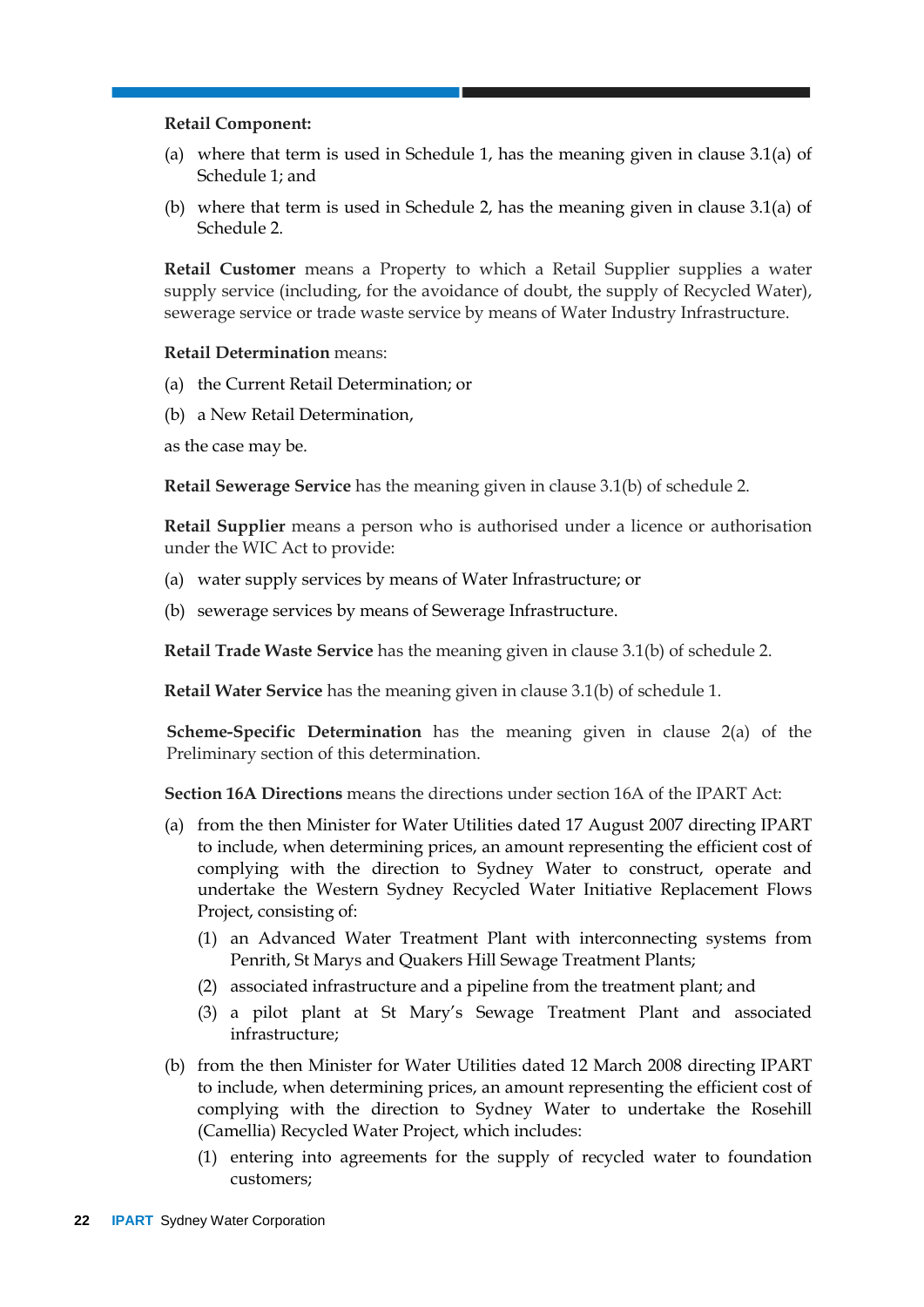- (2) purchasing recycled water from a private recycled water supplier for supply to customers; and
- (3) arranging for the private recycled water supplier to finance, construct, operate and maintain recycled water infrastructure, initially capable of supplying around 4.3 billion litres of recycled water per year, and the necessary distribution pipelines; and
- (c) from the then Minister for Finance and Services dated 21 January 2014 directing IPART to include, when determining prices, an amount representing Sydney Water's efficient costs of complying with requirements to undertake stormwater amplification works and construct interconnected stormwater infrastructure in connection with the Green Square development. This includes:
	- (1) amplification works of Sydney Water's existing Victoria Park branch of the Sheas Creek stormwater system; and
	- (2) the construction of interconnected stormwater (and associated infrastructure, and including stormwater infrastructure constructed by Sydney Water on behalf of the City of Sydney) to provide a drainage system to accommodate the Green Square development.

**Sewerage Infrastructure** has the meaning given to that term in the WIC Act.

**Sewerage Service Charge** has the meaning given in clause 3.3 of Schedule 2.

**Sewerage Usage Charge** has the meaning given in clause 3.2 of Schedule 2.

**Standard Water Usage Charge** means, for a Period, the water usage charge, per kL, that Sydney Water may levy under the Retail Determination for supplying each kL of Filtered Water to a Metered Property in that Period.

**Sydney Water** means Sydney Water Corporation, as defined in clause [1\(b\)](#page-4-5) of the Preliminary section of this determination, constituted under the Sydney Water Act.

**Sydney Water Act** means the *Sydney Water Act 1994* (NSW).

**Trade Waste Agreement Charge** has the meaning given in clause 3.5 of Schedule 2.

**Trade Waste Charge** has the meaning given in clause 3.4 of Schedule 2.

**Trade Wastewater Agreement** means an agreement for the provision of trade waste services.

**Upstream** means in the direction opposite to Downstream.

**Upstream Property** has the meaning given in clause 3.1(b) of schedule 2.

**Water Industry Infrastructure** has the meaning given to that term in the WIC Act.

**Water Infrastructure** has the meaning given to that term in the WIC Act.

**Water Service Charge** has the meaning given in clause 3.2 of Schedule 1.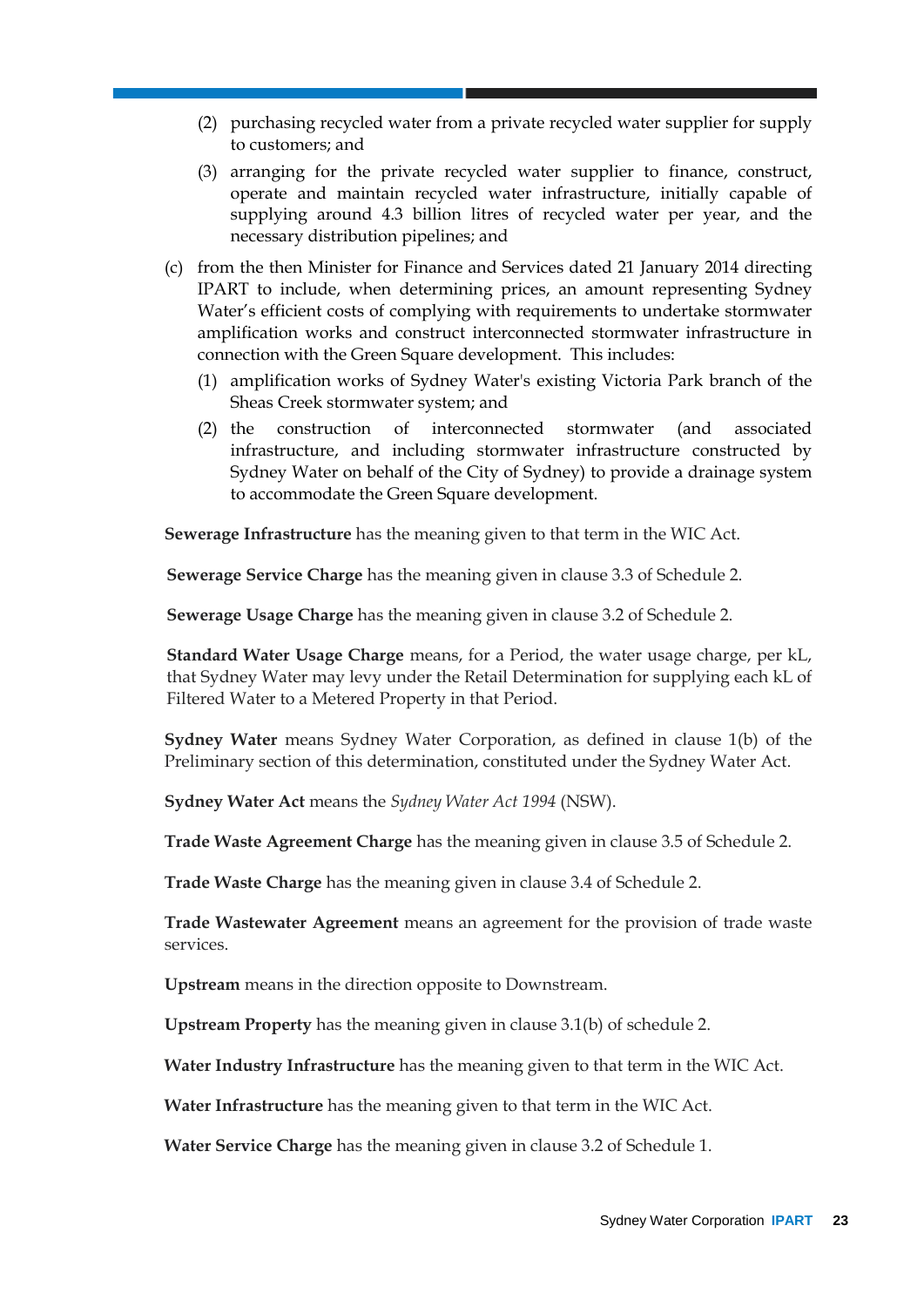#### **Wholesale Connection Point** means:

- (a) for an On-Selling Service, a Water Industry Infrastructure connection point at which Sydney Water supplies that On-Selling Service to a Wholesale Customer; or
- (b) for an On-Selling Service supplied by Sydney Water that is a sewerage service or trade waste service supplied by means of a tanker, the point at which the tanker collects the relevant waste.

[**Note**: For situations where the same Retail Customer is Upstream (in the case of an On-Selling Sewerage Service) or Downstream (in the case of an On-Selling Water Service) of more than one Wholesale Connection Point, see clause [3.2](#page-25-1) of this schedule 3.]

#### **Wholesale Customer** means:

- (a) a Retail Supplier;
- (b) a Network Operator; or
- (c) any other person who is an On-Supplier.

[**Note**: An "On-Supplier" could be a person exempt from licensing requirements under the WIC Act.]

**WIC Act** means the *Water Industry Competition Act 2006* (NSW).

#### **1.2 Meaning of On-Supplier**

- (a) Subject to paragraphs (b) and (c), **On-Supplier** means a person who supplies a water supply service, sewerage service or trade waste service to:
	- (1) a Retail Supplier; or
	- (2) any other person who supplies any of those services as part of a supply chain to a Retail Supplier.
- (b) For the purposes of paragraph (a)(1), a person is not an On-Supplier to the extent that they supply a service by means of a tanker.
- (c) For the purposes of paragraph (a)(2), a "supply chain" excludes any person who supplies a service by means of a tanker.
- (d) Subject to paragraphs (b) and (c), a person is an On-Supplier to a particular Retail Supplier if that person supplies a water supply service, sewerage service or trade waste service:
	- (1) to that Retail Supplier; or
	- (2) to any other person who supplies any of those services as part of a supply chain to that Retail Supplier.

## <span id="page-23-0"></span>**2 Interpretation**

#### **2.1 General provisions**

In this determination, unless the contrary intention appears:

(a) headings are for convenience only and do not affect the interpretation of this determination;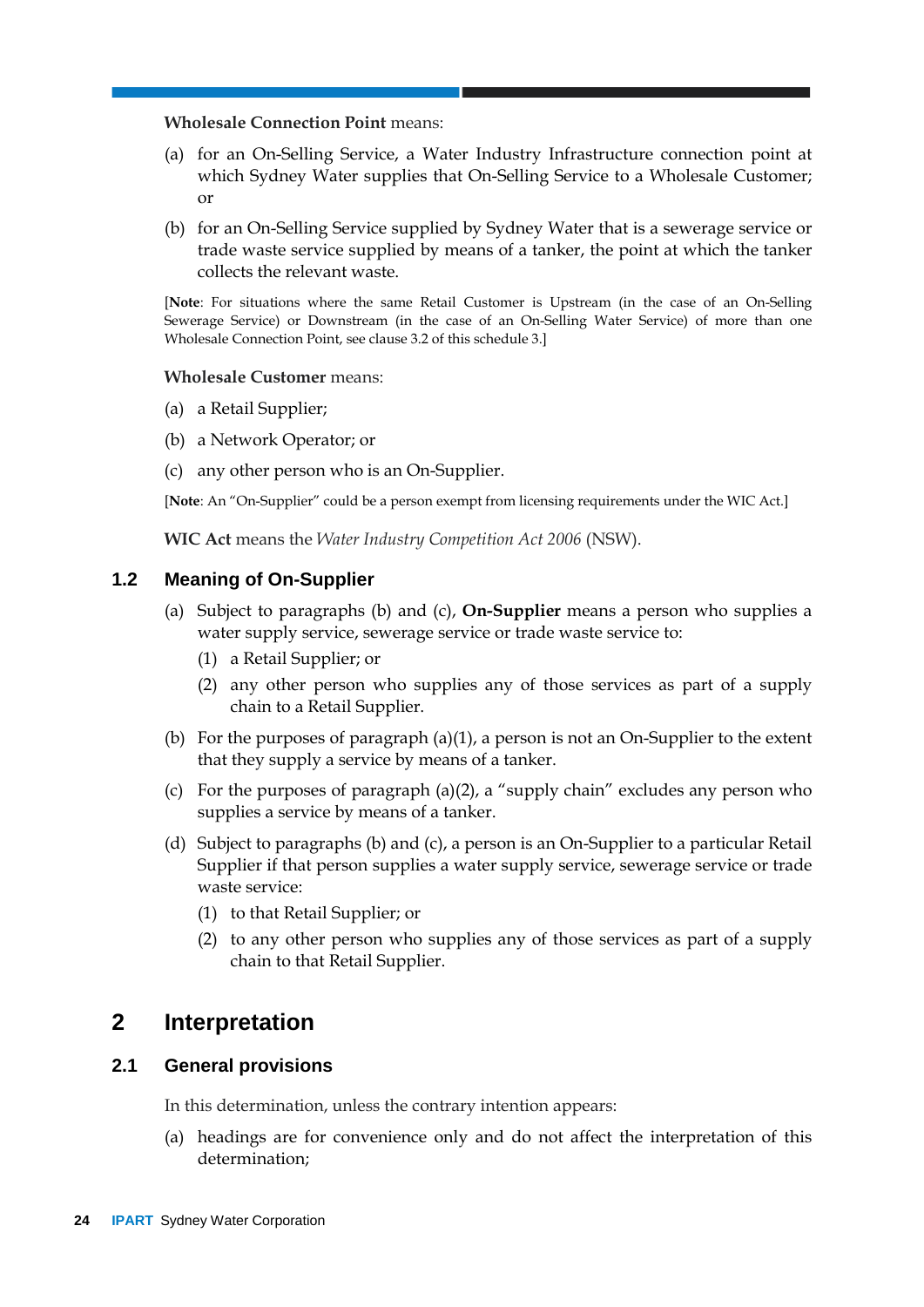- (b) a reference to a schedule, clause or table is a reference to a schedule to, clause of or table in this determination unless otherwise indicated;
- (c) a construction that would promote the purpose or object expressly or impliedly underlying the IPART Act is to be preferred to a construction that would not promote that purpose or object;
- (d) words importing the singular include the plural and vice versa;
- (e) a reference to a law or statute includes regulations, rules, codes and other instruments under it and consolidations, amendments, re-enactments or replacements of them;
- (f) where a word is defined, other grammatical forms of that word have a corresponding meaning;
- (g) a reference to a day is to a calendar day;
- (h) a reference to a person includes a reference to the person's executors, administrators, successors, substitutes (including, but not limited to, persons taking by novation), replacements and assigns;
- (i) a reference to an officer includes a reference to the officer which replaces it or which substantially succeeds to its powers or functions; and
- (j) a reference to a body, whether statutory or not:
	- (1) which ceases to exist; or
	- (2) whose powers or functions are transferred to another body,

is a reference to the body which replaces it or which substantially succeeds to its powers or functions.

#### **2.2 Explanatory notes, simplified outline, examples and clarification notices**

- (a) Explanatory notes, simplified outlines and examples do not form part of this determination, but in the case of uncertainty may be relied on for interpretation purposes.
- (b) IPART may publish a clarification notice in the NSW Government Gazette to correct any manifest error in or to clarify any part of this determination. Such a clarification notice is taken to form part of this determination.

#### **2.3 Prices exclusive of GST**

Prices or charges specified in this determination do not include GST.

#### **2.4 Billing**

- (a) For the avoidance of doubt, nothing in this determination affects when Sydney Water may issue a bill or invoice to a customer for prices or charges under this determination.
- (b) Sydney Water must levy any charge applying in this determination on a pro-rata basis, where:
	- (1) a Meter Reading Period traverses more than one Period; or
	- (2) a billing period covers part of a Period.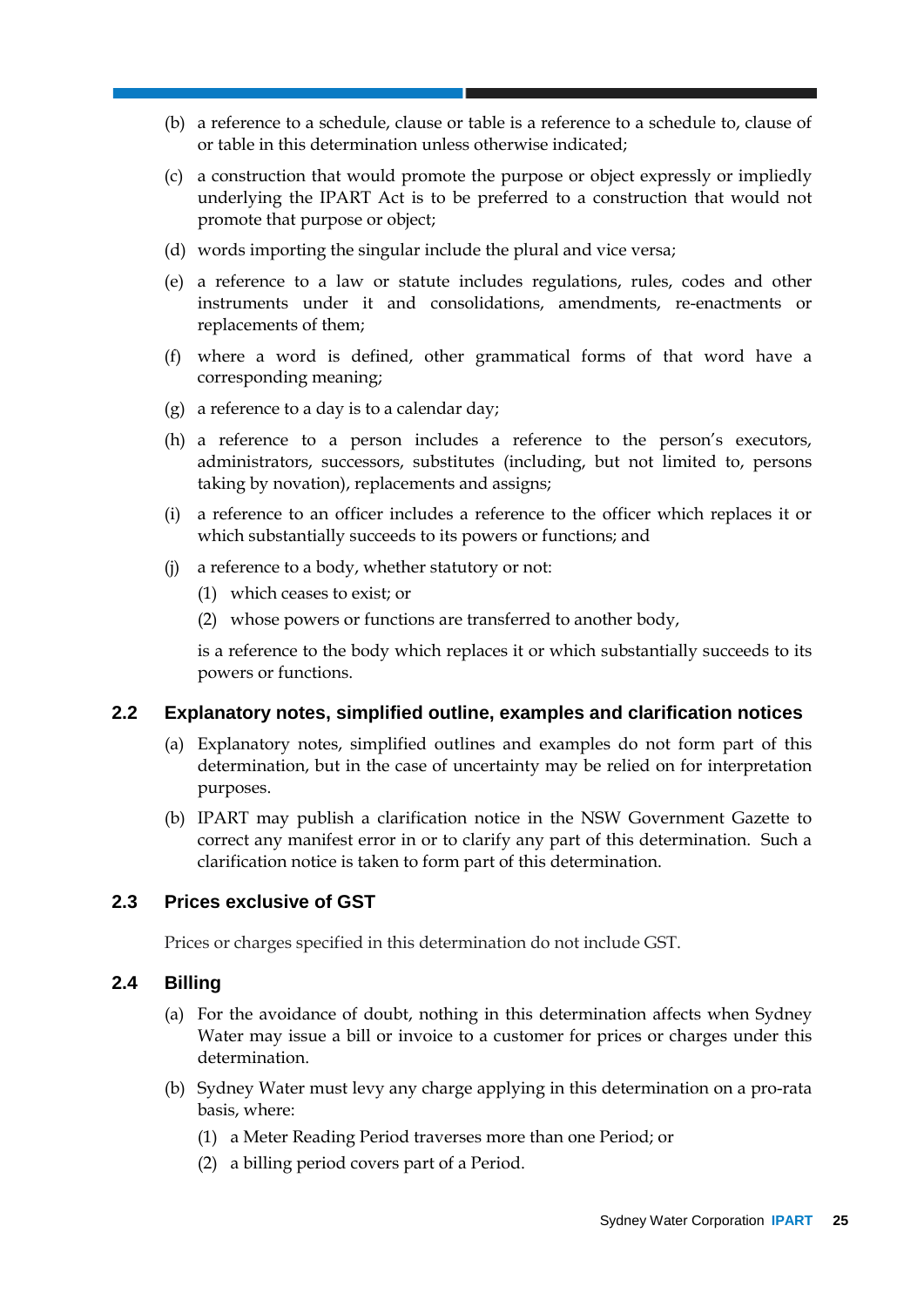### **2.5 Apparatus for checking quantity of water used**

For the purposes of this determination, where an apparatus is used by Sydney Water to check on the quantity of water use recorded by a Meter, that apparatus will not fall within the definition of a Meter.

## **2.6 Calculating prices under this determination where the Retail Determination has been replaced**

Where the Retail Determination has been replaced, in whole or in part, by another determination (the **New Retail Determination**) other than this determination, a reference in this determination:

- (a) to the Retail Determination is a reference to the New Retail Determination;
- (b) to a maximum price or charge that Sydney Water may charge under the Retail Determination for supplying a certain service is a reference to the maximum price or charge that Sydney Water may charge under the New Retail Determination for supplying the same service; and
- (c) to a term that is defined in the Retail Determination has the meaning given to that term in the New Retail Determination,

unless the New Retail Determination provides otherwise.

## <span id="page-25-0"></span>**3 Miscellaneous**

### **3.1 No negative prices**

Where a maximum price for an On-Selling Service, supplied to a Wholesale Customer in a Period calculated under:

- (a) clause [2](#page-7-2) of schedule 1; or
- (b) clause [2](#page-11-2) of schedule 2,

would be less than zero, the maximum price for that On-Selling Service supplied to that Wholesale Customer in that Period is taken to be zero.

### <span id="page-25-1"></span>**3.2 No double counting of Retail Customers**

- (a) Where:
	- (1) Sydney Water supplies an On-Selling Service that is used by a Retail Supplier to supply water supply services to a Retail Customer; and
	- (2) that Retail Customer is located Downstream of two or more Wholesale Connection Points,

then, for the purposes of calculating the maximum price that Sydney Water may levy for supplying that On-Selling Service at those Wholesale Connection Points, that Retail Customer is to be included, in the calculation of any price or quantity, for only one of those Wholesale Connection Points.

(b) Where: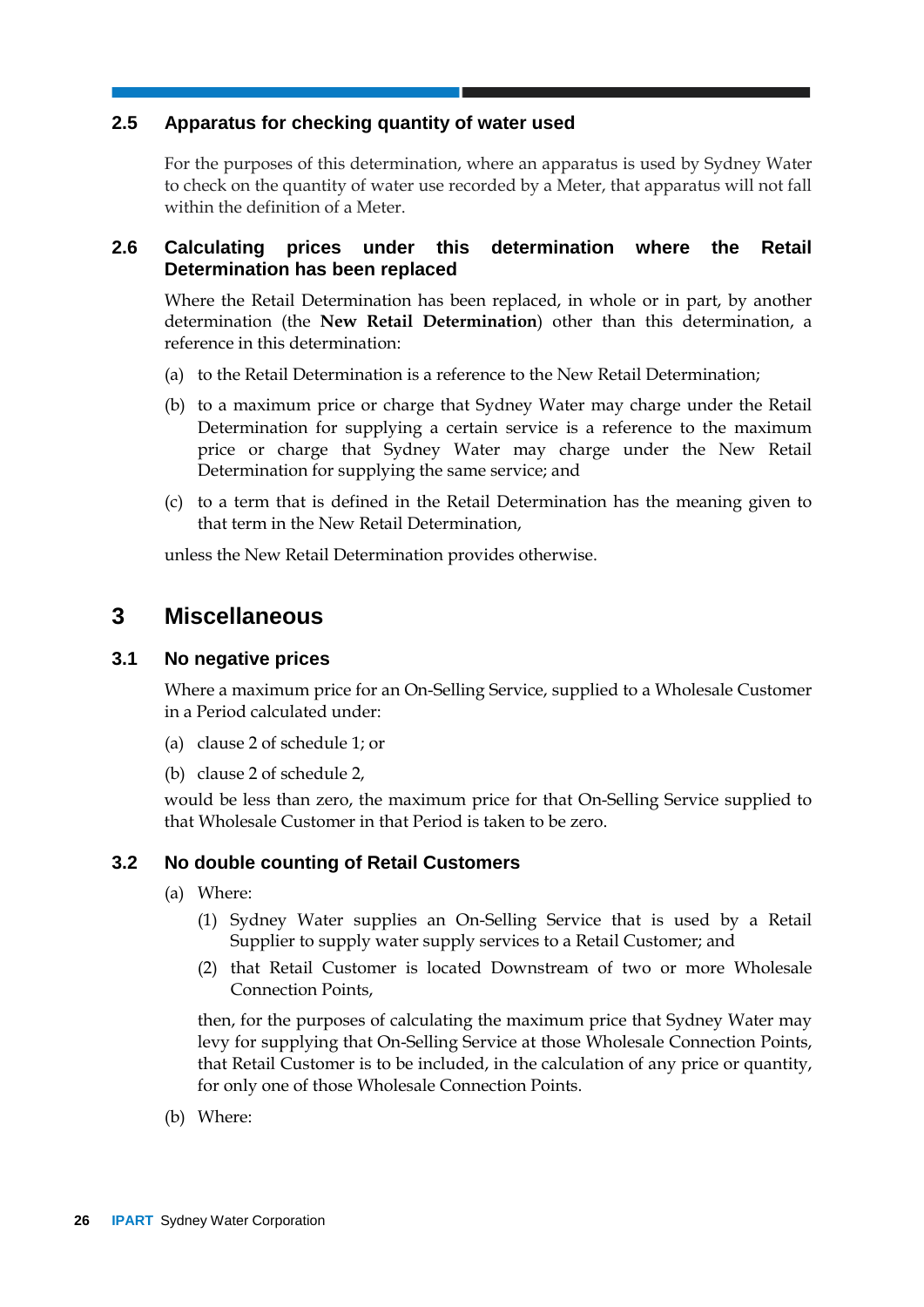- (1) Sydney Water supplies an On-Selling Service that is used by a Retail Supplier to supply sewerage services or trade waste services to a Retail Customer; and
- (2) that Retail Customer is located Upstream of two or more Wholesale Connection Points,

then, for the purposes of calculating the maximum price that Sydney Water may levy for supplying that On-Selling Service at those Wholesale Connection Points, that Retail Customer is to be included, in the calculation of any price or quantity, for only one of those Wholesale Connection Points.

#### **3.3 Calculating prices under this determination after 30 June 2021**

- (a) To the extent that this determination has not been replaced by 30 June 2021, the maximum prices that Sydney Water may charge for an On-Selling Service under this determination continue to apply beyond 30 June 2021.
- (b) For the avoidance of doubt, where this determination refers to a price or charge set under the Retail Determination, maximum prices that Sydney Water may levy for an On-Selling Service under this determination are to be calculated using the price or charge set under the Retail Determination at that time.

### **3.4 Calculating Reasonably Efficient Competitor Costs where Period is less than 12 months**

Where a Period is less than 12 months, then for the purposes of calculating the Reasonably Efficient Competitor Costs for an On-Selling Service supplied to a Wholesale Customer at a Wholesale Connection Point in that Period under:

- (a) clause [4](#page-9-0) of schedule 1; or
- (b) clause 4 of schedule 2,

the amount calculated using the formula in that clause is to be multiplied by the following:

### $n_{Period}$  $n_{Year}$

Where:

**n**<sub>Period</sub> is the number of days in that Period; and

**n**<sub>Year</sub> is the number of days in the year ending 30 June in which that Period falls.